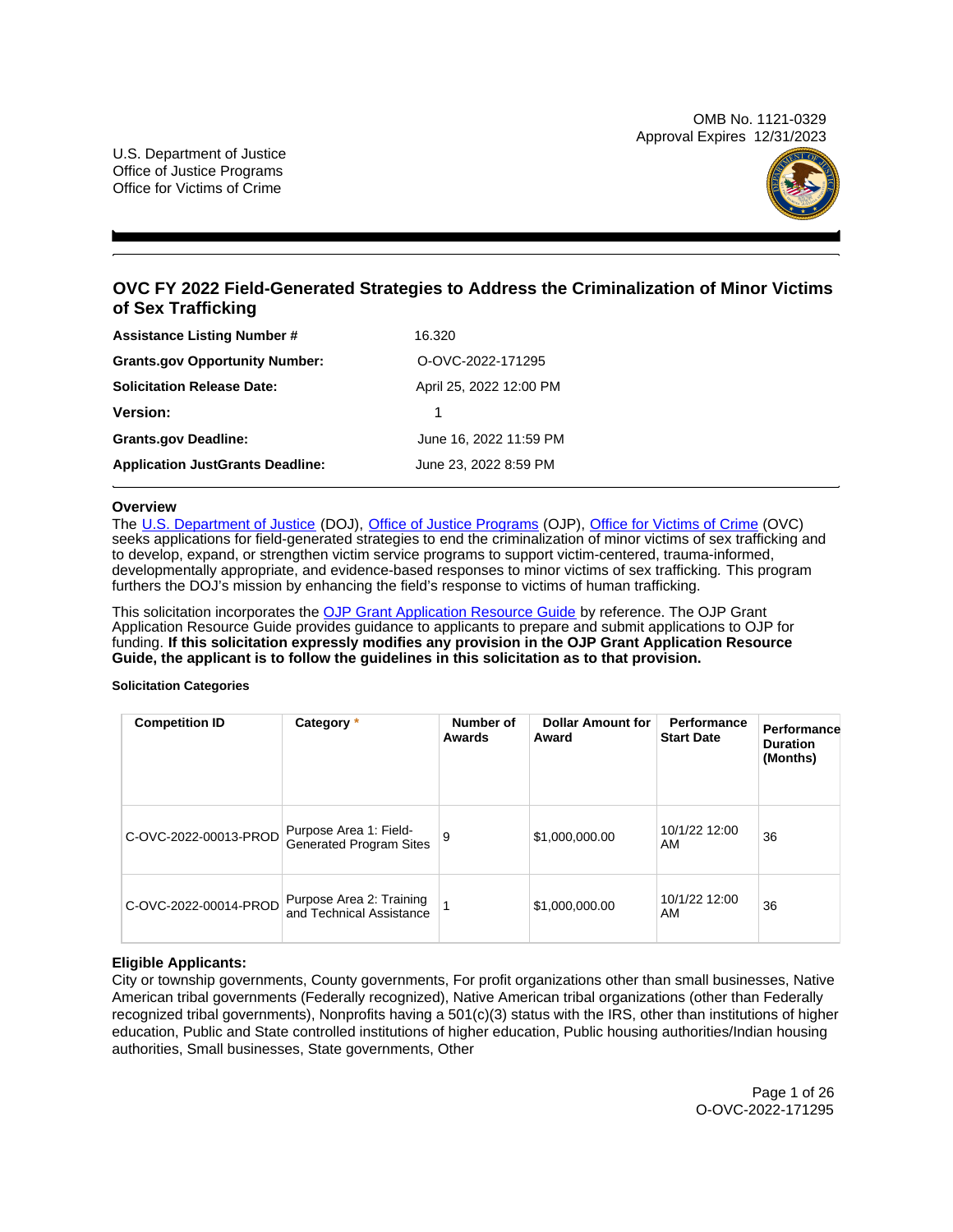# <span id="page-1-0"></span>**Other**

"For profit organizations other than small businesses" and "small businesses" are eligible to apply **only** for Purpose Area 2 of this solicitation.

All recipients and subrecipients (including any for-profit organization) must forgo any profit or management fee.

For purposes of this solicitation, "state" means any state of the United States, the District of Columbia, the Commonwealth of Puerto Rico, the Virgin Islands, Guam, American Samoa, and the Commonwealth of the Northern Mariana Islands.

Nonprofit organizations that hold money in offshore accounts for the purpose of avoiding paying the tax described in 26 U.S.C. § 511(a) are not eligible to apply.

To advance Executive Order 13929 Safe Policing for Safe Communities, the Attorney General determined that all state, local, and university or college law enforcement agencies must be certified by an approved independent credentialing body or have started the certification process to be eligible for FY 2022 DOJ discretionary grant funding. To become certified, the law enforcement agency must meet two mandatory conditions: (1) the agency's use-of-force policies adhere to all applicable federal, state, and local laws and (2) the agency's use-of-force policies prohibit chokeholds except in situations where use of deadly force is allowed by law. The certification requirement also applies to law enforcement agencies receiving DOJ discretionary grant funding through a subaward. For detailed information on this certification requirement, please visit [https://cops.usdoj.gov/SafePolicingEO](https://cops.usdoj.gov/SafePolicingEO%20) to access the Standards for Certification on Safe Policing for Safe Communities, the Implementation Fact Sheet, and the List of Designated Independent Credentialing Bodies.

OVC may elect to fund applications submitted under this FY 2022 solicitation in future fiscal years, dependent on, among other considerations, the merit of the applications and the availability of appropriations.

### **Contact Information**

For technical assistance with submitting the Application for Federal Assistance standard form (SF-424) and a Disclosure of Lobbying Activities form (SF-LLL) in [Grants.gov](https://Grants.gov), contact the [Grants.gov](https://Grants.gov) Customer Support Hotline at 800-518-4726, 606-545-5035, [Grants.gov Customer Support,](https://www.grants.gov/web/grants/support.html) or [support@grants.gov.](mailto:support@grants.gov) The [Grants.gov](https://Grants.gov) Support Hotline operates 24 hours a day, 7 days a week, except on federal holidays.

For technical assistance with submitting the full application in DOJ's Justice Grants System (JustGrants), contact the JustGrants Service Desk at 833-872-5175 or [JustGrants.Support@usdoj.gov.](mailto:JustGrants.Support@usdoj.gov) The JustGrants Service Desk operates 5 a.m. to 9 p.m. eastern time Monday-Friday and 9 a.m. to 5 p.m. Saturday, Sunday, and Federal holidays.

For assistance with any other requirements of this solicitation, contact the OVC/OJP Response Center by telephone at 800-851-3420 or TTY: 301-240-6310 (hearing impaired only), or by email at [grants@ncjrs.gov.](mailto:grants@ncjrs.gov) The OVC/OJP Response Center hours of operation are 10:00 a.m. to 6:00 p.m., eastern time Monday–Friday, and 10:00 a.m. to 8:00 p.m. on the solicitation closing date.

#### **Submission Information**

Applications will be submitted to DOJ in two steps:

**Step 1:** The applicant must submit by the [Grants.gov](https://Grants.gov) deadline the required Application for Federal Assistance standard form (SF)-424 and a Disclosure of Lobbying Activities (SF-LLL) form when they register in [Grants.gov](https://Grants.gov) at [https://www.grants.gov/web/grants/register.html.](https://www.grants.gov/web/grants/register.html) To register in [Grants.gov](https://Grants.gov), the applicant will need to ensure that its System for Award Management (SAM) registration is current.

**Step 2:** The applicant must then submit the **full application,** including attachments, in JustGrants at [JustGrants.usdoj.gov.](https://justicegrants.usdoj.gov/) To be considered timely, the full application must be submitted in JustGrants by the JustGrants application deadline. OJP encourages applicants to review the "How to Apply" section in the [OJP](https://www.ojp.gov/funding/apply/ojp-grant-application-resource-guide#apply)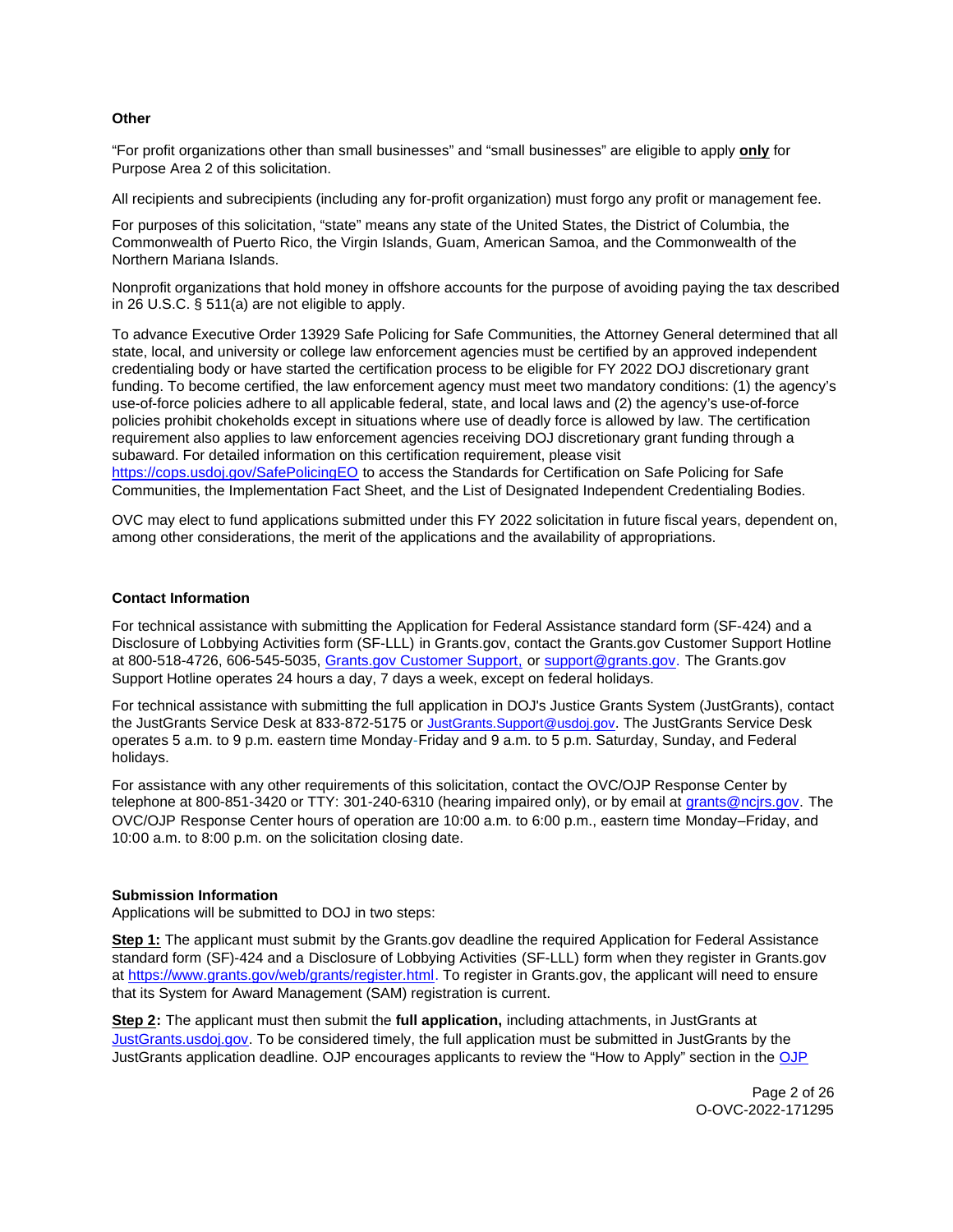[Grant Application Resource Guide](https://www.ojp.gov/funding/apply/ojp-grant-application-resource-guide#apply) and the [JustGrants website](https://justicegrants.usdoj.gov/news) for more information, resources, and training.

**Pre-Application Webinar** OVC will conduct one pre-application webinar during which OVC staff will review the solicitation requirements and conduct a question and answer session with interested potential applicants. Participation is optional. When the webinar has been scheduled, the details and registration information will be available at [https://ovc.ojp.gov/funding/funding-webinars.](https://ovc.ojp.gov/funding/funding-webinars)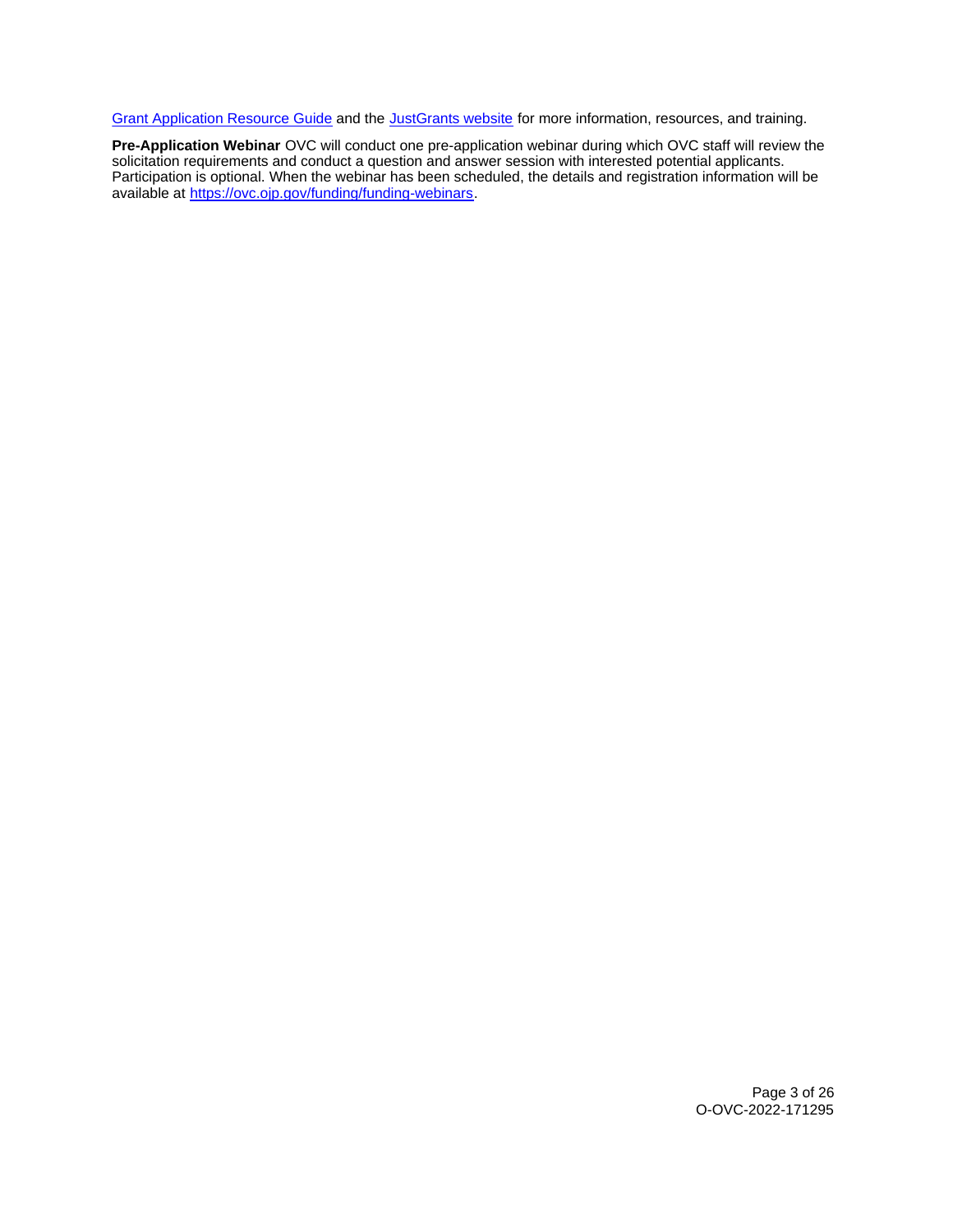# **Contents**

| Contact Information                                                                     | $\overline{2}$   |
|-----------------------------------------------------------------------------------------|------------------|
| <b>Program Description</b>                                                              | 6                |
| Overview                                                                                | 6                |
| <b>Statutory Authority</b>                                                              | 6                |
| Specific Information                                                                    | 6                |
| Limitation on Use of Funds (22 USC § 7110(g))                                           | 9                |
| (1) Restriction on programs                                                             | 9                |
| (2) Restriction on organizations                                                        | $\boldsymbol{9}$ |
| Goals, Objectives, Deliverables, and Timeline                                           | $\boldsymbol{9}$ |
| Evidence-Based Programs or Practices                                                    | 10               |
| Information Regarding Potential Evaluation of Programs and Activities                   | 10               |
| <b>OJP Priority Areas</b>                                                               | 10               |
| <b>Federal Award Information</b>                                                        | 11               |
| Awards, Amounts and Durations                                                           | 11               |
| <b>Continuation Funding Intent</b>                                                      | 11               |
| Availability of Funds                                                                   | 12               |
| <b>Types of Awards</b>                                                                  | 12               |
| Financial Management and System of Internal Controls                                    | 12               |
| Cost Sharing or Matching Requirement                                                    | 12 <sub>2</sub>  |
| Pre-agreement Costs (also known as Pre-award Costs)                                     | 12 <sub>2</sub>  |
| Limitation on Use of Award Funds for Employee Compensation: Waiver                      | 12               |
| Prior Approval, Planning, and Reporting of Conference/Meeting/Training Costs            | 13               |
| Costs Associated with Language Assistance (if applicable)                               | 13               |
| <b>Eligibility Information</b>                                                          | 13               |
| Application and Submission Information                                                  | 13               |
| Information to Complete the Application for Federal Assistance (SF-424)                 | 13               |
| Standard Applicant Information (JustGrants 424 and General Agency Information)          | 13               |
| Proposal Abstract                                                                       | 13               |
| <b>Proposal Narrative</b>                                                               | 14               |
| Goals, Objectives, Deliverables, and Timeline                                           | 16               |
| <b>Budget and Associated Documentation</b>                                              | 16               |
| Budget Worksheet and Budget Narrative (Web-based Form)                                  | 16               |
| Indirect Cost Rate Agreement (if applicable)                                            | 16               |
| Financial Management Questionnaire (including applicant disclosure of high-risk status) | 17               |
| Disclosure of Process Related to Executive Compensation                                 | 17               |
| Memoranda of Understanding (MOUs) and Other Supportive Documents                        | 17               |
| <b>Additional Application Components</b>                                                | 17               |
| Curriculum Vitae or Resumes                                                             | 17               |
| <b>Tribal Authorizing Resolution</b>                                                    | 17               |
| Research and Evaluation Independence and Integrity Statement                            | 17               |
| Training Plan (if applicable)                                                           | 17               |
| <b>Disclosures and Assurances</b>                                                       | 18               |
| Disclosure of Lobbying Activities                                                       | 18               |
| <b>DOJ Certified Standard Assurances</b>                                                | 18               |
| Applicant Disclosure of Duplication in Cost Items                                       | 18               |
| DOJ Certifications Regarding Lobbying; Debarment, Suspension and Other Responsibility   |                  |
| Matters; and Drug-Free Workplace Requirements                                           | 18               |

Page 4 of 26 O-OVC-2022-171295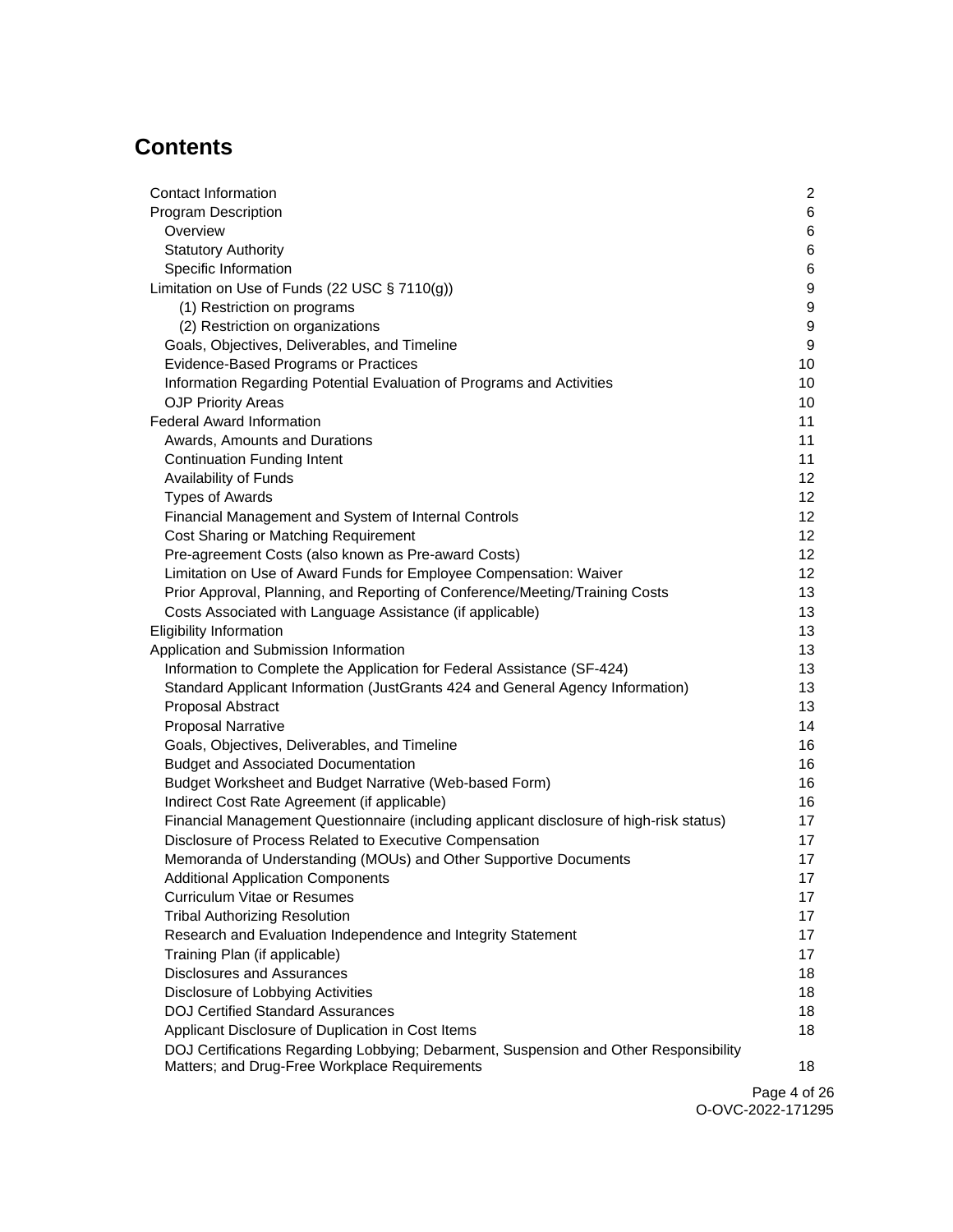| Applicant Disclosure and Justification – DOJ High Risk Grantees (if applicable) | 18 |
|---------------------------------------------------------------------------------|----|
| How to Apply                                                                    | 18 |
| Submission Dates and Time                                                       | 18 |
| <b>Experiencing Unforeseen Technical Issues</b>                                 | 18 |
| Application Review Information                                                  | 19 |
| <b>Review Criteria</b>                                                          | 19 |
| <b>Review Process</b>                                                           | 20 |
| <b>Federal Award Administration Information</b>                                 | 20 |
| <b>Federal Award Notices</b>                                                    | 20 |
| Administrative, National Policy, and Other Legal Requirements                   | 20 |
| Information Technology (IT) Security Clauses                                    | 21 |
| General Information about Post-Federal Award Reporting Requirements             | 21 |
| Federal Awarding Agency Contact(s)                                              | 21 |
| Other Information                                                               | 21 |
| Freedom of Information and Privacy Act (5 U.S.C. 552 and 5 U.S.C. 552a)         | 21 |
| Provide Feedback to OJP                                                         | 21 |
| Performance Measures                                                            | 21 |
| Appendix A: Types of Victim Services That OVC Funds                             | 21 |
| Appendix B: Citations                                                           | 23 |
| <b>Application Checklist</b>                                                    | 24 |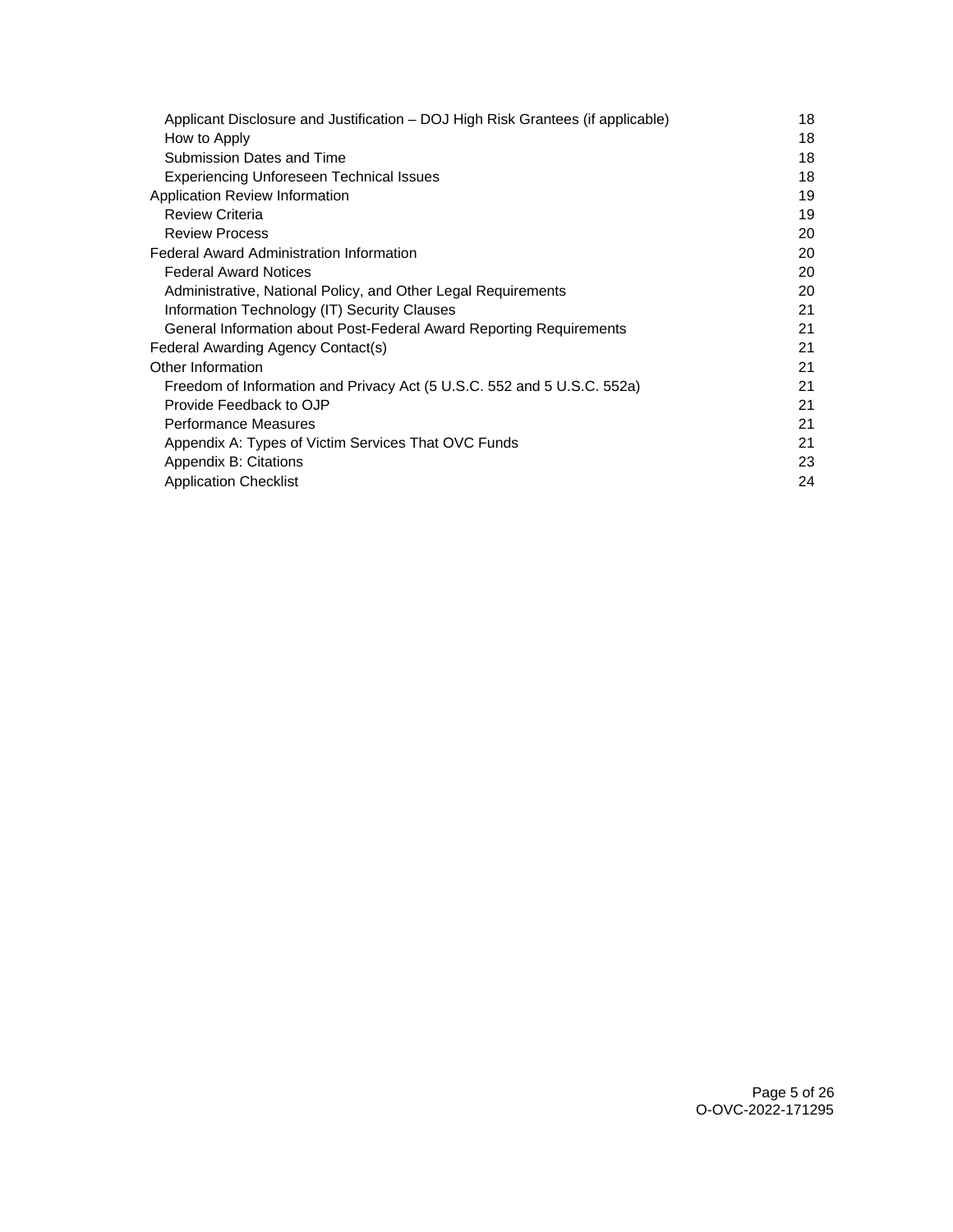# <span id="page-5-0"></span>**Program Description**

#### **Overview**

OJP is committed to advancing work that promotes civil rights and racial equity, increases access to justice, supports crime victims and individuals impacted by the justice system, strengthens community safety, and protects the public from crime and evolving threats, and builds trust between law enforcement and the community.

To enhance capacity to identify, assist, and provide services to all victims of human trafficking, the Office for Victims of Crime (OVC) leads the Nation in supporting victim-centered and trauma-informed programs, policies, and resources that promote justice, access, and empowerment. This program will provide funding for services to victims of human trafficking, as defined by 22 U.S.C. § 7102(11).

#### **Statutory Authority**

22 U.S.C. § 7105(b)(2)

#### **Specific Information**

The purpose of this program is to end the criminalization of minor victims of sex trafficking and to develop, expand, or strengthen victim service programs to support victim-centered, trauma-informed, developmentally appropriate, and evidence-based responses to minor victims of sex trafficking.

The Trafficking Victims Protection Act, 22 U.S.C. § 7102(11), defines a victim of "severe form of trafficking" as a person who has been subjected to "sex trafficking in which a commercial sex act is induced by force, fraud, or coercion, or in which the person induced to perform such an act has not attained 18 years of age." For minors, this means no force, fraud, or coercion need be present for them to be identified as a victim of sex trafficking. This understanding is critical to identifying sex trafficking victims, responding to them appropriately, and ensuring they are connected to the services they need.

However, in many jurisdictions, for a variety of complex reasons, youth who are victims of sex trafficking are still being arrested, detained, and confined. While the rate of juvenile arrests for prostitution has fallen in recent years, Black youth are still disproportionately represented in those arrests (OJJDP). Additionally, numerous studies reveal that minor victims of sex trafficking often face arrest when they are coerced into criminal conduct as a result of their exploitation (Myatt). This is especially true for Black, homeless, and lesbian, gay, bisexual, transgender, and queer (LGBTQ) youth who report being targeted for arrest as a result of profiling on the basis of perceived race, sexual orientation, and gender nonconformity (Dank et al.). Research also shows that the justice involvement of minor victims of sex trafficking may be facilitated by well-meaning professionals and providers who view engagement with the criminal justice system as a means of getting victims away from their trafficker (Barnert, et. al). However, a punitive approach to sex trafficked minors is not only an inappropriate response to their victimization, but research indicates that involvement in the juvenile justice system may lead to delinquency and further criminal justice involvement (Ryan et al.).

There are many challenges in addressing these issues, including victim identification and response by law enforcement, disagreement regarding what constitutes "safety" for minor victims of sex trafficking, lack of cross agency/multisector collaboration, limited service options, and a service population who may not identify as a "victim" of crime. As a result, there is no one model or solution that will work for all jurisdictions. Consequently, OVC is seeking field-generated strategies to address the criminalization of minor victims of sex trafficking. Organizations funded under this program will propose activities and provide services (directly and through partnerships) that address the needs of minor victims of sex trafficking and prevent further involvement in the justice system.

Applicants are invited to apply under the following two purpose areas.

# **Purpose Area 1: Field-Generated Program Sites**

This purpose area will fund solutions and models that are field generated to meet the unique needs of each

Page 6 of 26 O-OVC-2022-171295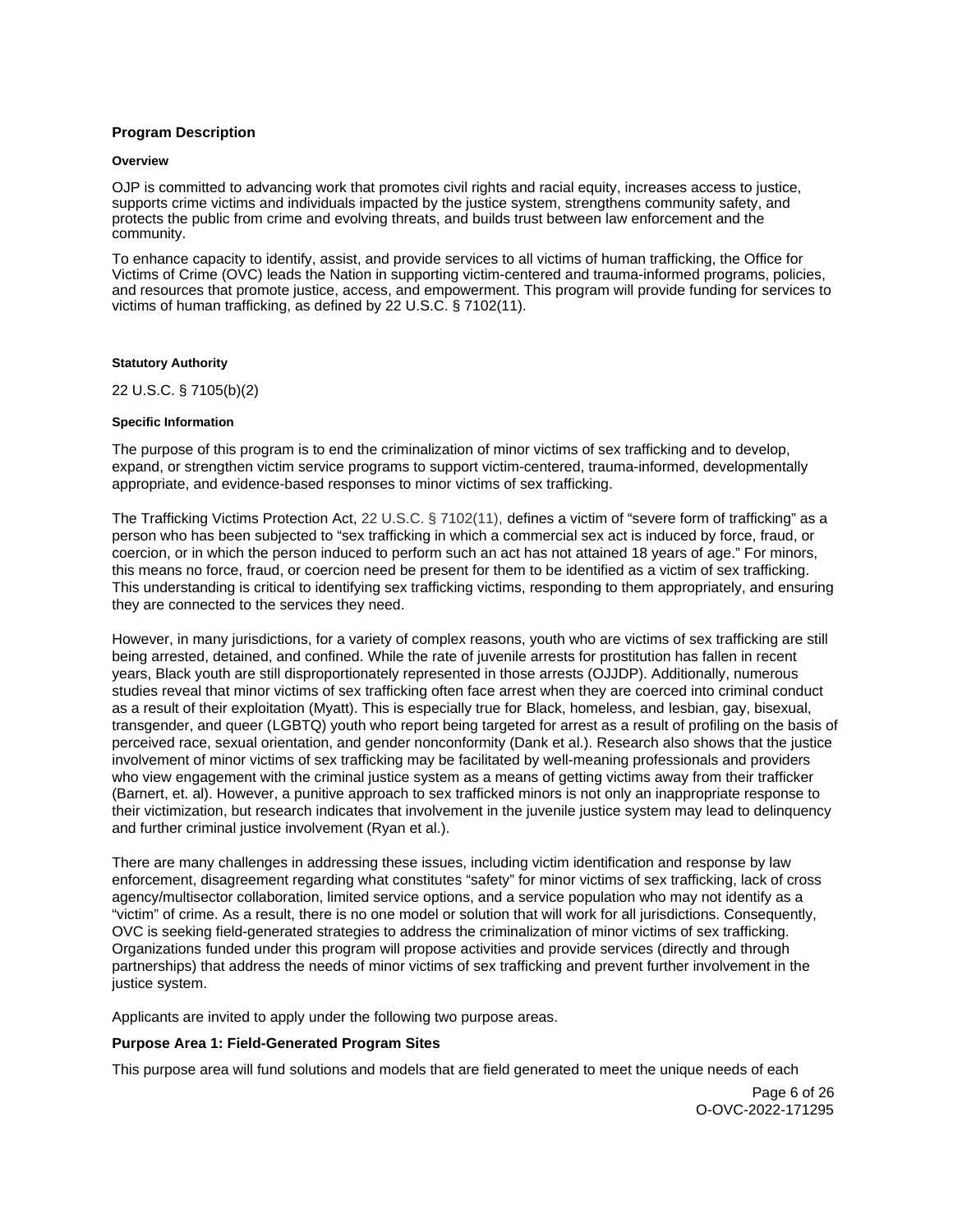community. Applicants funded under this program will identify their strategy and scope of work to end the criminalization of minor victims of sex trafficking through the development or expansion of victim-centered, trauma-informed, developmentally appropriate, evidence-based responses to minor victims of sex trafficking. Applicants are strongly encouraged to propose a community-based approach working across multiple sectors. Focus areas may include but are not limited to—

- community-based interventions (i.e., engage stakeholders through community outreach and education to develop a continuum of care that addresses the specific needs of each victim).
- emergency interventions (e.g., provision of necessities, drop-in shelters, emergency housing, health care, and other direct services that address the immediate needs of minor sex trafficking victims).
- long-term interventions (e.g., job training, life skills, education, and other direct services).
- cross-sector training (i.e., the development and provision of training and resources for law enforcement and justice system professionals on victim-centered, trauma-informed, alternative approaches to arrest and confinement).

All services and activities proposed must be aligned with the solicitation goal of providing an alternative response to the criminalization of minor victims of sex trafficking. Partnerships that incorporate a holistic community approach are encouraged. OVC funding may not be used for efforts aimed primarily at minor victims of sex trafficking prevention. Additionally, this program will not support law enforcement investigations and prosecutions.

# Purpose Area 1 Mandatory Program Requirements

Applicants selected for funding under Purpose Area 1 will be required to—

- 1. submit the policies, procedures, and rules governing the provision of services for review and approval;
- 2. ensure their policies and procedures follow applicable federal and state laws protecting the civil rights of program participants and staff;
- 3. ensure that any staff, partner staff, or service providers working with trafficking victims are adequately licensed and trained to work with such victims, including by accessing OVC-supported training and technical assistance;
- 4. send the project coordinator or program director and one other key staff member to a virtual or inperson OVC grantee orientation and have relevant staff participate in OVC-sponsored training and technical assistance; and
- 5. provide all grant-funded staff at least one session of training (to be delivered by individuals or organizations with demonstrable expertise) related to diversity, equity, inclusion, and/or accessibility and tied to program goals and objectives annually.

# **Purpose Area 2: Training and Technical Assistance Provider**

This purpose area will fund a training and technical assistance (TTA) provider to create training and resources about alternatives to the arrest, detention, and confinement of minors identified as victims of sex trafficking; educate stakeholders and the public about the collateral consequences and harmful impact of this practice; and identify and disseminate promising practices and strategies to help communities eliminate the practice. The TTA provider will also support the Purpose Area 1 grantees with the technical assistance necessary to implement their programs and help them build a community to engage in peer-to-peer learning about program and policy implementation and its challenges and successes.

# Purpose Area 2 Mandatory Program Requirements

Applicants that are selected for funding under Purpose Area 2 will be required to—

- 1. proactively collaborate with other OVC human trafficking TTA providers to prevent duplication and strengthen the accessibility of training and resources;
- 2. modify program implementation or deliverables as requested by OVC to meet emerging needs, deconflict with other federally funded initiatives, or enhance efforts by jointly delivering TTA;
- 3. provide all grant-funded staff at least one session of training (delivered by individuals or organizations with reasonable and demonstratable expertise) related to diversity, equity, inclusion, and/or accessibility and tied to program goals and objectives annually; and
- 4. develop and disseminate tools and resources for law enforcement in consultation with the OVCfunded TTA providers that support the OVC-funded Enhanced Collaborative Model Task Force to Combat Human Trafficking (ECM) program and anti-trafficking law enforcement and prosecution efforts.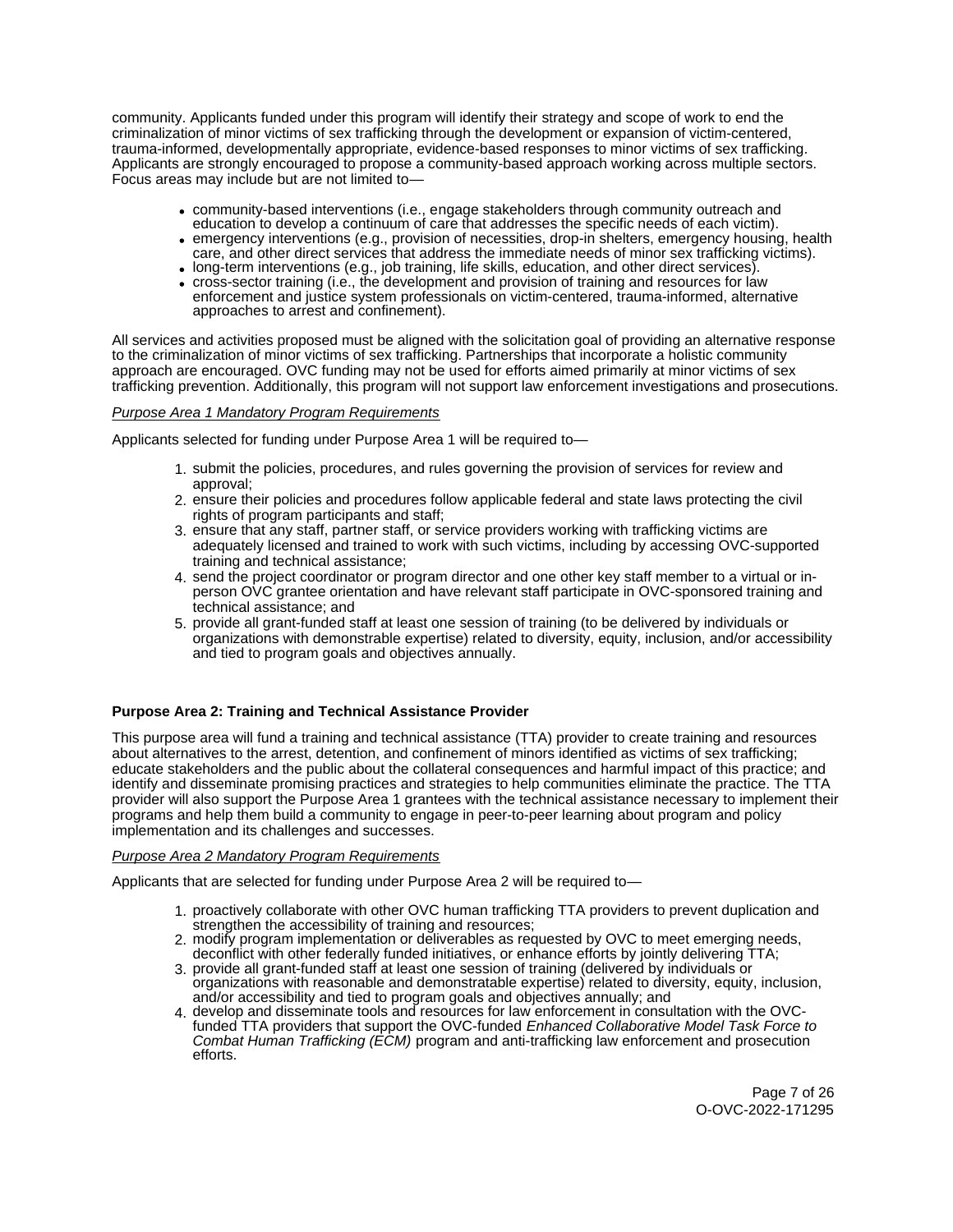# **Ensuring Civil Rights**

Federal laws prohibit recipients of funding administered by OJP from discriminating in the delivery of services on the basis of age, race, color, national origin, religion, or disability. Applicable federal laws also prohibit recipients from discriminating on the basis of disability in their employment practices, and from discriminating against employees and beneficiaries on the basis of sex in funded education or training programs. Recipients are also obligated under federal civil rights laws to provide meaningful access to their programs and activities for persons with [limited English proficiency.](https://www.ojp.gov/program/civil-rights/limited-english-proficient-lep) Under certain circumstances, it might be permissible to limit services based upon age. Please note that other federal, state, or local laws prohibiting discrimination may apply.

#### **Enhancing Access to Services and Promoting Survivor Autonomy**

OVC is committed to an approach to human trafficking that is trauma-informed; victim-centered; survivorinformed; culturally responsive; and evidence-based. Definitions of these concepts are available in the glossary of OVC's [Model Standards for Serving Victims and Survivors of Crime](https://ovc.ojp.gov/sites/g/files/xyckuh226/files/model-standards/6/glossary.html).

In line with these concepts and to enhance survivors' access to victim services, programs funded under this solicitation will engage in practices that remove barriers to receiving services and support survivor autonomy. Such practices will reduce requirements to engage in services, promote survivors' choice within service delivery, and protect victim privacy and confidentiality.

Funded programs will demonstrate their commitment to this approach by maintaining the following (Note: many of these requirements are mandated by federal civil rights laws, while others reflect OVC's policy direction to recipients to enhance access to services and promote survivor autonomy):

- Procedures or policies that provide all survivors access to safe shelter, advocacy services, counseling, and other assistance without exclusions based on their actual or perceived sex, age, immigration status, national origin (including limited English proficiency), race, religion, sexual orientation, gender identity, mental health condition, physical health condition, criminal record, involvement in survival sex, income or lack of income, or the age and/or sex of their children. For those programs that by their design target a particular population (e.g., youth, gender specific), there should be procedures or policies in place to ensure access to comparable, qualified services for other survivors seeking support.
- Procedures or policies that protect the confidentiality of information and/or privacy of persons receiving services.
- Procedures or policies that do not require victims to take certain actions (e.g., receive counseling, report to law enforcement, commit to sobriety) to be eligible for or to receive services. For youth-serving programs with justifiable mandatory requirements, a [shared decision making model should be used to provide minors](https://www.acf.hhs.gov/sites/default/files/documents/fysb/acf_issuebrief_htprevention_10202020_final_508.pdf)  [with agency in determining a course of action.](https://www.acf.hhs.gov/sites/default/files/documents/fysb/acf_issuebrief_htprevention_10202020_final_508.pdf)
- Project designs, products, services, and/or budgets that consider the unique needs of individuals with disabilities, with limited English proficiency, or who are Deaf or hard of hearing, including accessibility for such individuals.

#### **Unallowable Costs**

The following activities cannot be supported with grant funds:

**Holding Beds:** Grantees may not "hold beds" in a housing facility by charging their cost to the grant and keeping them empty until a victim needs the bed, when other victims need access to the beds, as this would be considered an unallowable contingency payment (see CFR 200.433 (c)).

**Stipends/Incentives to Participate in Services:** Neither cash nor non-cash stipends or incentives may be paid to victims to encourage their participation in services. Nominal cash or non-cash stipends (e.g., taxi or ride share vouchers; public transportation tickets or tokens; money to pay for childcare; or gift cards for meals that are necessary when participants receive services) are allowable.

**Primary Prevention Activities:** Per 22 U.S.C. § 7105(b)(2), the purpose of this funding is to support victim service programs: therefore, applicants should not propose primary prevention activities under this program.

> Page 8 of 26 O-OVC-2022-171295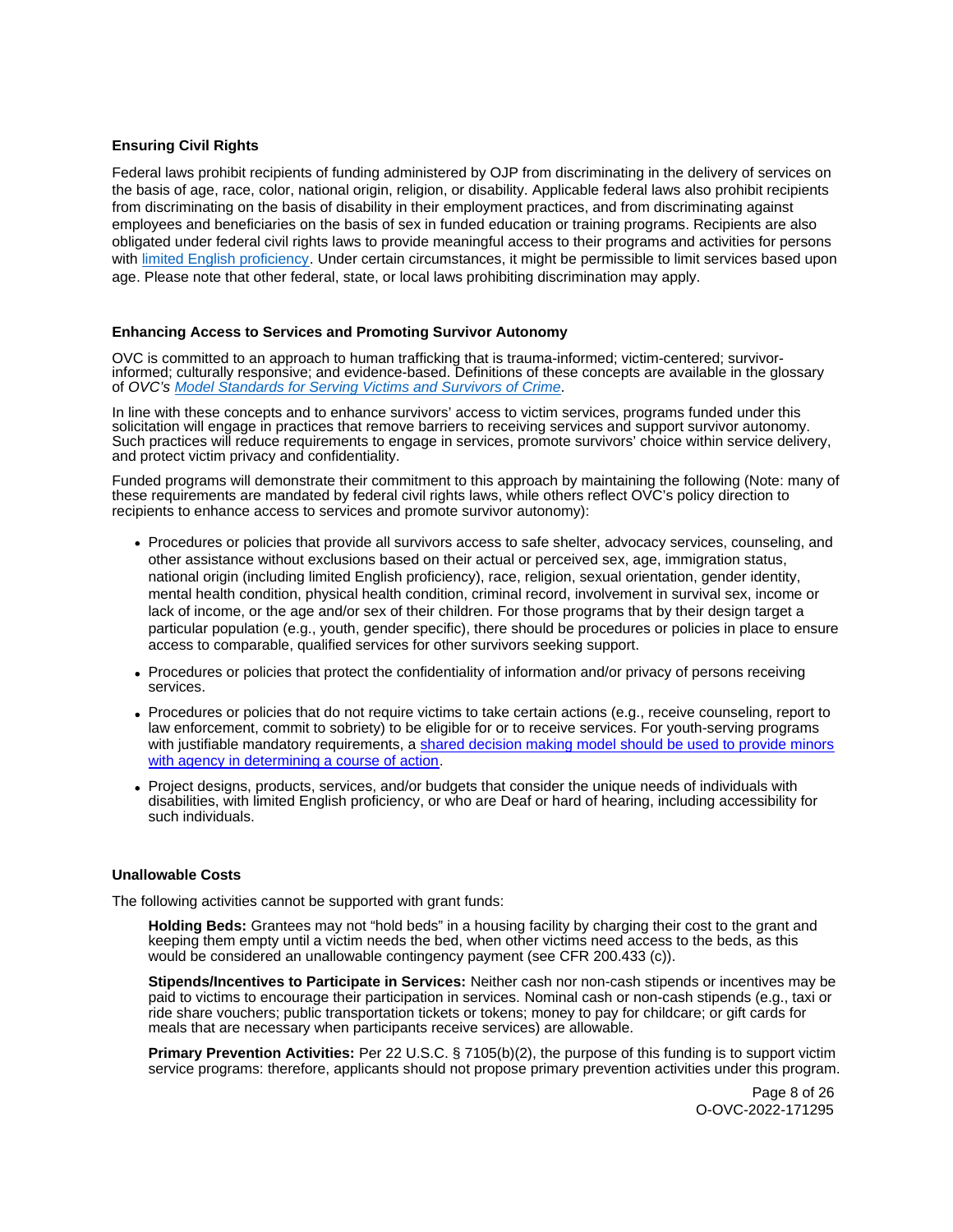# <span id="page-8-0"></span>**Limitation on Use of Funds (22 USC § 7110(g))**

The following statutory language applies to all awards under this solicitation:

#### (1) Restriction on programs

No funds made available to carry out this chapter, or any amendment made by this chapter, may be used to promote, support, or advocate the legalization or practice of prostitution. Nothing in the preceding sentence shall be construed to preclude assistance designed to promote the purposes of this Act by ameliorating the suffering of, or health risks to, victims while they are being trafficked or after they are out of the situation that resulted from such victims being trafficked.

#### (2) Restriction on organizations

No funds made available to carry out this chapter, or any amendment made by this chapter, may be used to implement any program that targets victims of severe forms of trafficking in persons described in section 7102(9)(A) of this title through any organization that has not stated in either a grant application, a grant agreement, or both, that it does not promote, support, or advocate the legalization or practice of prostitution. The preceding sentence shall not apply to organizations that provide services to individuals solely after they are no longer engaged in activities that resulted from such victims being trafficked.

Pursuant to the statute above, OVC requires grantees under this program to agree to the following grant condition:

Recipient certifies that it does not promote, support, or advocate the legalization or practice of prostitution, nor will it use grant funds or program match funds to promote, support, or advocate the legalization or practice of prostitution.

# **Information on Managing Human Trafficking Awards**

For more information on implementation of OVC Human Trafficking award, please consult the [OVC Human](https://ovc.ojp.gov/program/human-trafficking/ovc-human-trafficking-program-faqs)  [Trafficking Grantee FAQ document.](https://ovc.ojp.gov/program/human-trafficking/ovc-human-trafficking-program-faqs)

#### **Goals, Objectives, Deliverables, and Timeline**

#### **Goals**

The goal of this field-generated program is to end the criminalization of minor victims of sex trafficking by developing, expanding, or strengthening victim service programs to support victim-centered, trauma-informed, developmentally appropriate, evidence-based responses to minor victims of sex trafficking.

#### **Objectives**

#### **Purpose Area 1: Field-Generated Program Sites**

The objectives of this program include the following:

- Provide services to meet the individualized needs of minor victims of sex trafficking.
- Collaborate with local partners (e.g., service providers, criminal justice and child welfare professionals, members of the judiciary, community- and faith-based organizations) to ensure minor victims of sex trafficking are properly identified, responded to, and provided with appropriate services.
- Collaborate with local and state partners in the development of policies, protocols, and standards that recognize minor victims of sex trafficking as victims and change the practice of arrests, detention, and confinement on prostitution charges or other offenses related to their exploitation.
- Provide other essential services for minor victims of sex trafficking (either directly or through referrals).
- Collect data and participate in assessment activities to determine if the program is meeting stated goals and objectives.
- Participate in an annual peer-to-peer learning opportunity hosted by the OVC-funded training and technical assistance provider. (See Budget and Associated Documentation.)

#### **Purpose Area 2: Training and Technical Assistance Provider**

The training and technical assistance (TTA) provider funded under Category 2 of this solicitation will educate anti-

Page 9 of 26 O-OVC-2022-171295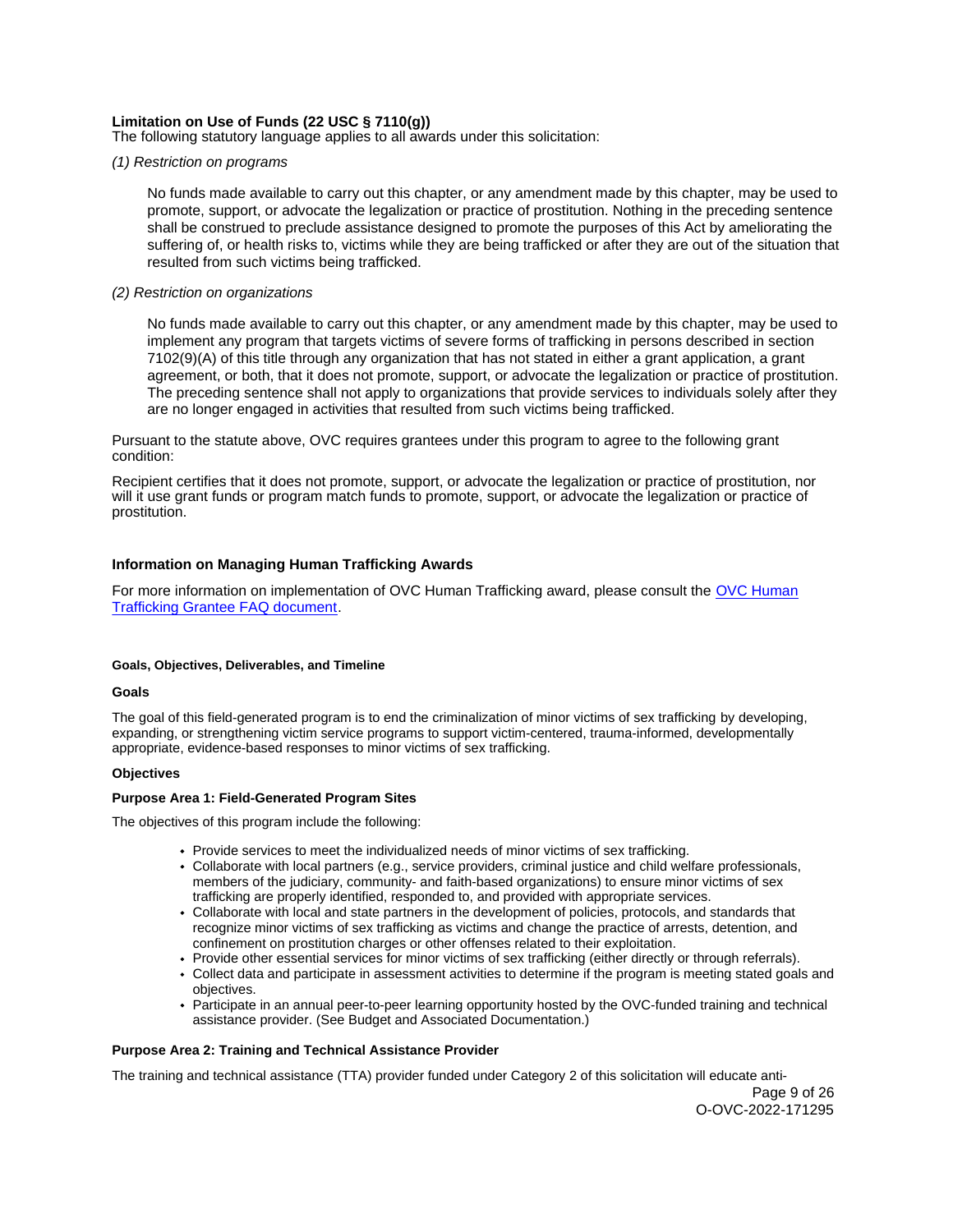<span id="page-9-0"></span>trafficking stakeholders and the public about alternatives to the arrest, detention, and confinement of minors identified as sex trafficking victims; the harmful impact of this practice; and promising practices and strategies to help communities eliminate it. The TTA provider will also assist in expanding the skills of staff at the program sites to end the criminalization of minor victims of sex trafficking. This includes the development and provision of victim-centered, trauma-informed, developmentally appropriate, evidence-based training and technical assistance to the OVC-funded programs under Purpose Area 1 of this solicitation.

The successful applicant will implement training and technical assistance that supports best practices, enhanced collaboration, and generates improved outcomes for Purpose Area 1 program sites. The successful applicant is expected to develop and host an annual meeting for the grantees funded under Purpose Area 1 of this solicitation. Training and technical assistance will include peer-to-peer learning across multiple system stakeholders. Applicants should also plan to develop and disseminate best practices at the national level regarding strategies to address the criminalization of minor victims of sex trafficking and lessons learned from this project.

#### **Deliverables**

#### **Purpose Area 1 Deliverables:**

The deliverables to be provided are services, measured by types of service, number of new and continuing victims served, and other key data points.

#### **Purpose Area 2 Deliverables:**

The deliverables to be provided may include type and quantity of training, resources and tools, webinars/presentations, and/or other deliverables that may be produced by the grant end date that will assist in the delivery of an innovative TTA approach (e.g., curricula, written or video/media products).

All successful applicants must produce a final summary report of the project describing project activities, lessons learned, and, where applicable, an assessment of the project's impact (i.e., any pilot or implementation efforts).

The Goals, Objectives, and Deliverables are directly related to the performance measures that show the completed work's results, as discussed in the "Application and Submission Information" section.

#### **Evidence-Based Programs or Practices**

OJP strongly encourages the use of data and evidence in policymaking and program development for criminal justice, juvenile justice, and crime victim services. For additional information and resources on evidence-based programs or practices, see the [OJP Grant Application Resource Guide.](https://www.ojp.gov/funding/apply/ojp-grant-application-resource-guide#evidence-based)

#### **Information Regarding Potential Evaluation of Programs and Activities**

OJP may conduct or support an evaluation of the programs and activities funded under this solicitation. For additional information, see the [OJP Grant Application Resource Guide](https://www.ojp.gov/funding/apply/ojp-grant-application-resource-guide#potential-evaluation) section entitled "Information Regarding Potential Evaluation of Programs and Activities."

#### **OJP Priority Areas**

The Department of Justice is committed to advancing work that promotes civil rights and racial equity, increases access to justice, supports crime victims and individuals impacted by the justice system, strengthens community safety and protects the public from crime and evolving threats, and builds trust between law enforcement and the community.

#### Priority Considerations Supporting Executive Order 13985, Advancing Racial Equity and Support for Underserved Communities Through the Federal Government

Consistent with this Executive Order, the term "underserved community" refers to a population sharing a particular characteristic, as well as a geographic community, that has been systematically denied a full opportunity to participate in aspects of economic, social, and civic life or whose members have been historically underserved, marginalized, and adversely affected by inequality. Such communities include, among others, Black people, Hispanics and Latino/a/e people, Native American and other Indigenous peoples of North America (including Alaska Natives, Eskimos, and Aleuts), Asian Americans, Native Hawaiians, and Pacific Islanders.

In support of Executive Order 13985, OJP will:

A. Give priority consideration to applications that include project(s) that will promote racial equity and the removal of barriers to access and opportunity for communities that have been historically underserved,

> Page 10 of 26 O-OVC-2022-171295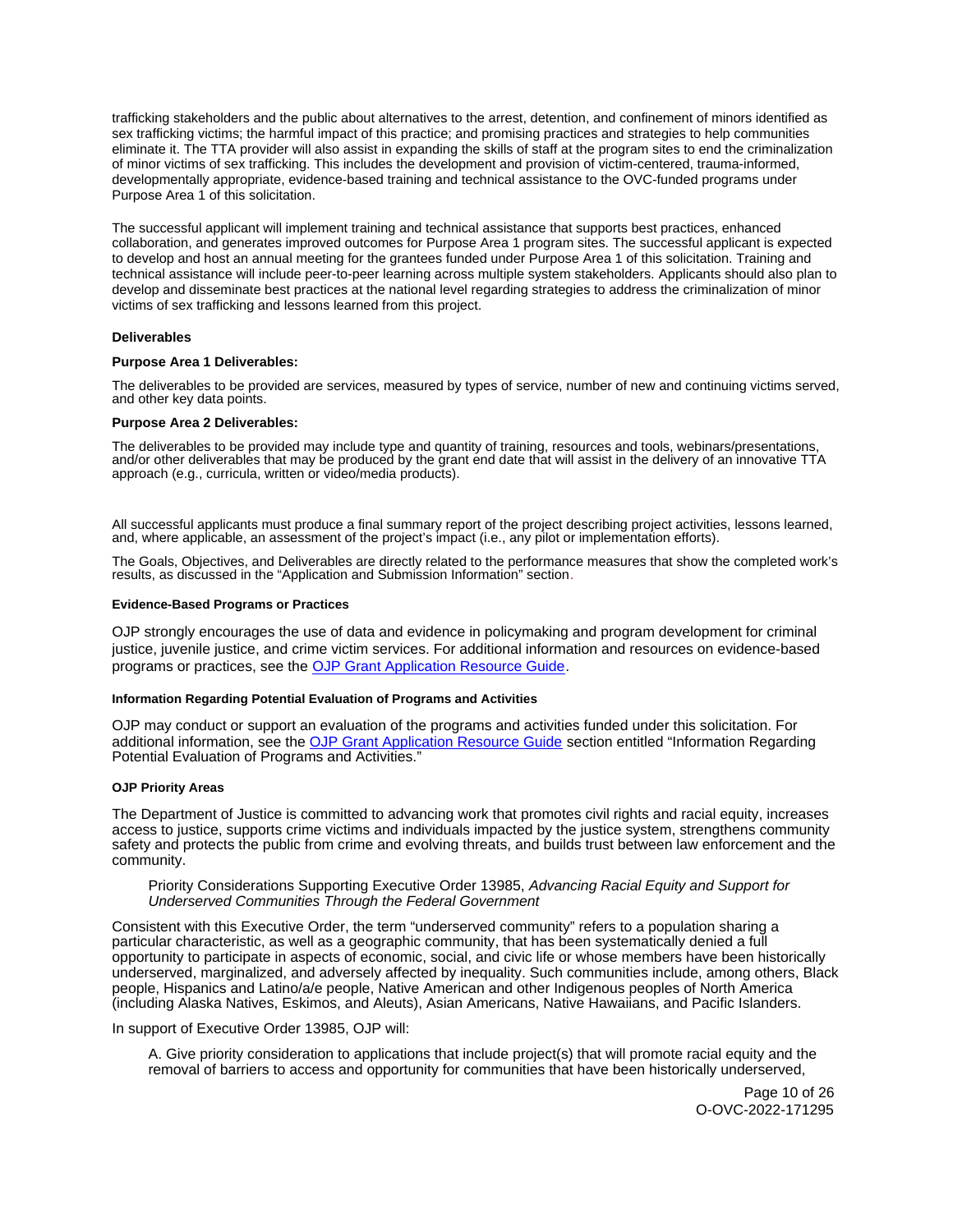<span id="page-10-0"></span>marginalized, and adversely affected by inequality, when making award decisions.

To receive this consideration, the applicant must describe how the proposed project(s) will address potential inequities and barriers to equal opportunity, and/or contribute to greater access to services for underserved and historically marginalized populations.

B. Give priority consideration to applicants that can demonstrate that their capabilities and competencies for implementing their proposed project(s) are enhanced because the applicant (or at least one proposed subrecipient that will receive at least 30% of the requested award funding, as demonstrated in the Budget Worksheet and Budget Narrative) identifies as a culturally specific organization. To receive this additional priority consideration, applicants must describe how being a culturally specific organization (or funding the culturally specific subrecipient organization(s)) will enhance their ability to implement the proposed project (s) and should also specify which culturally specific populations are intended or expected to be served or to have their needs addressed under the proposed project(s).

Culturally specific organizations are defined for purposes of this solicitation as private nonprofit or tribal organizations whose primary purpose as a whole is to provide culturally specific services to, among others, Black people, Hispanics and Latino/a/e people, Native American and other Indigenous peoples of North America (including Alaska Natives, Eskimos, and Aleuts), Asian Americans, Native Hawaiians, and/or Pacific Islanders.

Note: Addressing these priority areas is one of many factors that OJP considers in making funding decisions. Receiving priority consideration for one or more priority areas is not a guarantee of an award.

#### **Federal Award Information**

**Solicitation Categories** 

| <b>Competition ID</b> | Category *                                               | Number of<br>Awards | <b>Dollar Amount for</b><br>Award | Performance<br><b>Start Date</b> | Performance<br><b>Duration</b><br>(Months) |
|-----------------------|----------------------------------------------------------|---------------------|-----------------------------------|----------------------------------|--------------------------------------------|
| C-OVC-2022-00013-PROD | Purpose Area 1: Field-<br><b>Generated Program Sites</b> | 9                   | \$1,000,000.00                    | 10/1/22 12:00<br>AM              | 36                                         |
| C-OVC-2022-00014-PROD | Purpose Area 2: Training<br>and Technical Assistance     |                     | \$1,000,000.00                    | 10/1/22 12:00<br>AM              | 36                                         |

#### **Awards, Amounts and Durations**

10/1/22 12:00 AM 36

**Period of Performance Start Date Period of Performance Duration (Months)** 

**Anticipated Total Amount to be Awarded Under Solicitation**  \$10,000,000.00

#### **Continuation Funding Intent**

OVC may, in certain cases, provide additional funding in future years to awards made under this solicitation through continuation awards. OJP will consider, among other factors, OJP's strategic priorities, a recipient's overall management of the award, and the award-funded work's progress, when making continuation award decisions.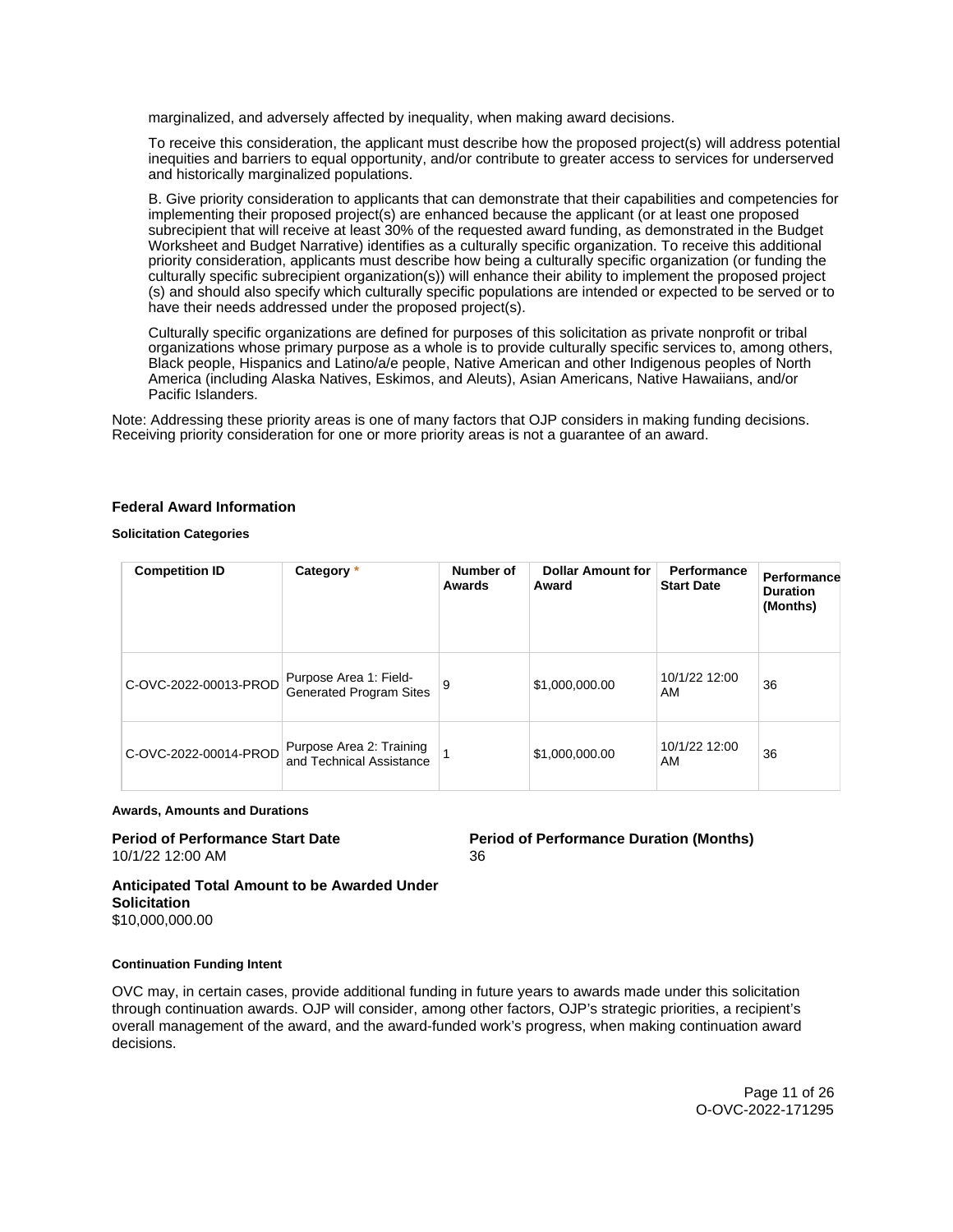#### <span id="page-11-0"></span>**Availability of Funds**

This solicitation, and awards (if any are made) under this solicitation, are subject to the availability of appropriated funds and to any modifications or additional requirements that may be imposed by the agency or by law. In addition, nothing in this solicitation is intended to, and does not, create any right or benefit, substantive or procedural, enforceable at law or in equity by any party against the United States, its departments, agencies, or entities, its officers, employees, or agents, or any other person.

#### **Types of Awards**

OVC expects to make Purpose Area 1 awards as grants and the Purpose Area 2 award as a cooperative agreement, which provide for OJP to have substantial involvement in carrying out award activities. See the "Administrative, National Policy, and Other Legal Requirements" section of the [OJP Grant Application Resource](https://ojp.gov/funding/Apply/Resources/Grant-App-Resource-Guide.htm)  [Guide](https://ojp.gov/funding/Apply/Resources/Grant-App-Resource-Guide.htm) for a brief discussion of important statutes, regulations, and award conditions that apply to many (or in some cases, all) OJP grants and cooperative agreements.

#### **Financial Management and System of Internal Controls**

Award recipients and subrecipients (including recipients or subrecipients that are pass-through entities) must, as described in the Part 200 Uniform Requirements as set out at 2 C.F.R. 200.303, comply with standards for financial and program management. See the [OJP Grant Application Resource Guide](https://www.ojp.gov/funding/apply/ojp-grant-application-resource-guide#fm-internal-controls) for additional information.

#### **Cost Sharing or Matching Requirement**

Pursuant to 22 U.S.C. § 7105(b)(2), awards under Purpose Area 1 of this solicitation are required to include **a 25 percent cash or in-kind match**. Federal funds awarded under this solicitation may not cover more than 75% of the total costs of the project being funded. An applicant must identify the source of the 25% nonfederal portion of the total project costs and how it will use match funds. If a successful applicant's proposed match exceeds the required match amount, and OJP approves the budget, the total match amount incorporated into the approved budget becomes mandatory and subject to audit. ("Match" funds may be used only for purposes that would be allowable for the federal funds.) Recipients must satisfy this match requirement with cash or in-kind match. The formula for calculating match is:

Federal Award Amount  $=$  Adjusted (Total) Project Costs

Federal Share Percentage

Required Recipient's Share Percentage x Adjusted Project Cost = Required Match

**Example:** 75%/25% match requirement: for a federal award amount of \$350,000, calculate match as follows:

 $$350,000 = $466,667$  25% x \$466,667 = \$116,667 match

75%

See the [OJP Grant Application Resource Guide](https://www.ojp.gov/funding/apply/ojp-grant-application-resource-guide#cost-sharing) for additional information on this match requirement. For stepby-step instructions for entering match amounts in the budget, see the [Budget Summary Match Guide.](https://justicegrants.usdoj.gov/sites/g/files/xyckuh296/files/media/document/budget-summary-match-guide.pdf)

#### **The award under Purpose Area 2 of this solicitation does not require a match**.

#### **Pre-agreement Costs (also known as Pre-award Costs)**

See the [OJP Grant Application Resource Guide](https://www.ojp.gov/funding/apply/ojp-grant-application-resource-guide#pre-agreement-costs) information on Pre-agreement Costs (also known as Pre-award Costs).

#### **Limitation on Use of Award Funds for Employee Compensation: Waiver**

See the [OJP Grant Application Resource Guide](https://www.ojp.gov/funding/apply/ojp-grant-application-resource-guide#limitation-use-award) information on the Limitation on Use of Award Funds for

Page 12 of 26 O-OVC-2022-171295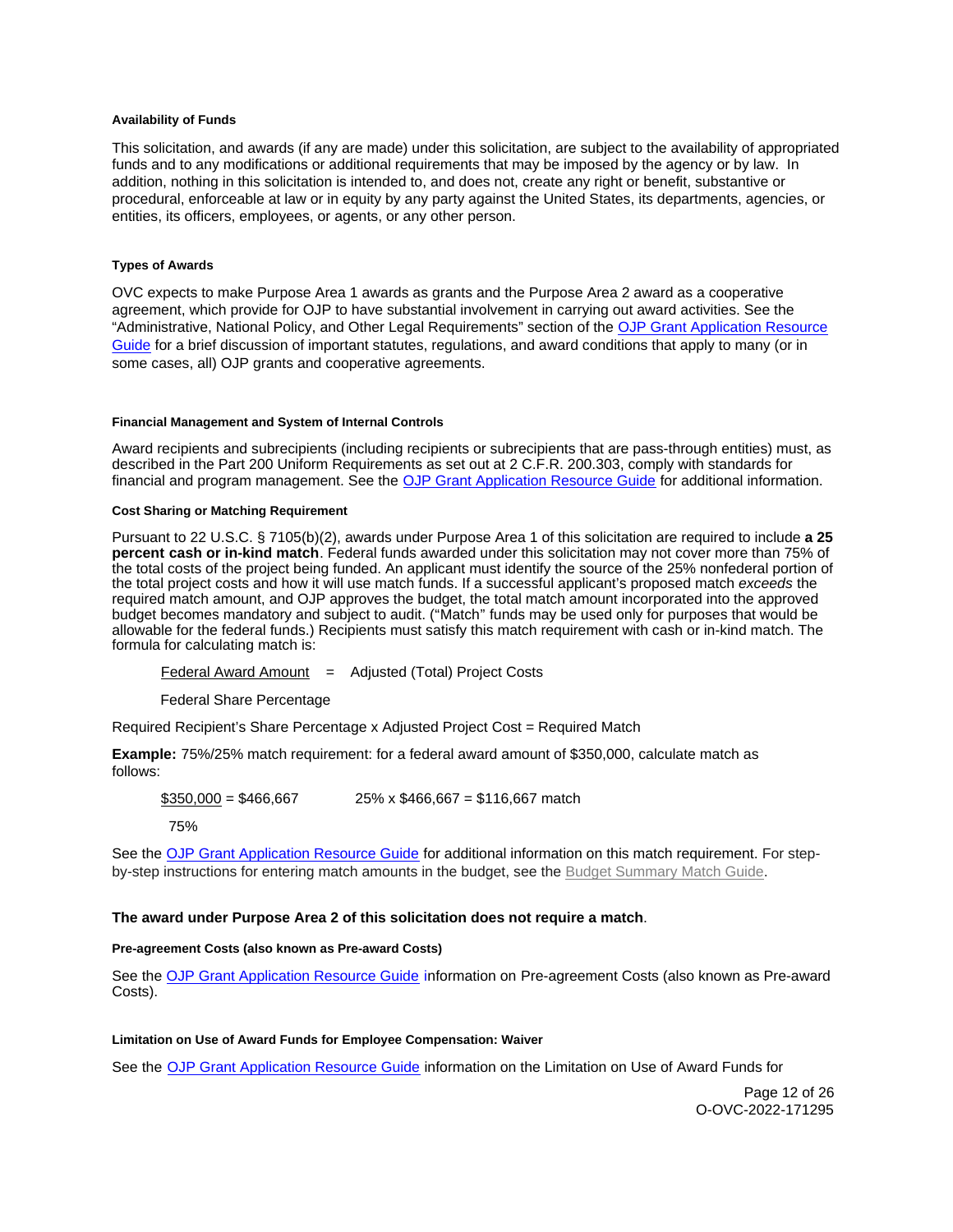<span id="page-12-0"></span>Employee Compensation; Waiver.

#### **Prior Approval, Planning, and Reporting of Conference/Meeting/Training Costs**

See the [OJP Grant Application Resource Guide](https://www.ojp.gov/funding/apply/ojp-grant-application-resource-guide#prior-approval) for information on Prior Approval, Planning, and Reporting of Conference/Meeting/Training Costs.

#### **Costs Associated with Language Assistance (if applicable)**

See the [OJP Grant Application Resource Guide](https://www.ojp.gov/funding/apply/ojp-grant-application-resource-guide#costs-associated) for information on Costs Associated with Language Assistance.

#### **Eligibility Information**

For eligibility information, see the solicitation cover page.

For information on cost sharing or match requirements, see the "Federal Award Information" section.

#### **Application and Submission Information**

The following application elements **must** be included in the application to meet the basic minimum requirements to advance to peer review and receive consideration for funding:

- Proposal Abstract
- Proposal Narrative
- Budget Worksheet and Budget Narrative (Web-based Form) (The web-based form includes the budget details and the budget narrative.)

See the "Application Elements and Formatting Instructions" section of the [OJP Grant Application Resource Guide](https://www.ojp.gov/funding/apply/ojp-grant-application-resource-guide#application-elements)  for information on what happens to an application that does not contain all the specified elements or is nonresponsive to the scope of the solicitation.

#### **Information to Complete the Application for Federal Assistance (SF-424)**

The SF-424 must be submitted in [Grants.gov](https://Grants.gov). It is a required standard form used as a cover sheet for submission of pre-applications, applications, and related information. See the [OJP Grant Application Resource Guide](https://www.ojp.gov/funding/Apply/Resources/Grant-App-Resource-Guide.htm) for additional information on completing the SF-424.

In Section 8F of the SF-424, please include the name and contact information of the individual **who will complete the application in JustGrants**. JustGrants will use this information (email address) to assign the application to this user in JustGrants.

**Intergovernmental Review:** This solicitation ("funding opportunity") **is not** subject to [Executive Order 12372.](https://www.archives.gov/federal-register/codification/executive-order/12372.html) (In completing the SF-424, an applicant is to answer question 19 by selecting "Program is not covered by E.O. 12372.")

#### **Standard Applicant Information (JustGrants 424 and General Agency Information)**

The Standard Applicant Information section of the JustGrants application is pre-populated with the SF-424 data submitted in [Grants.gov.](https://Grants.gov) The applicant will need to review the Standard Applicant Information in JustGrants and make edits as needed. Within this section, the applicant will need to: add zip codes for areas affected by the project; confirm its Authorized Representative; and verify and confirm the organization's unique entity identifier, legal name, and address.

#### **Proposal Abstract**

A proposal abstract (no more than 400 words) summarizing the proposed project, including the purpose of the project, primary activities, expected outcomes, the State and geographical service area, intended beneficiaries and subrecipients (if known), will be completed in the JustGrants web-based form. If requesting priority consideration, please indicate the priority area (A and/or B). This abstract should be written in the third person

> Page 13 of 26 O-OVC-2022-171295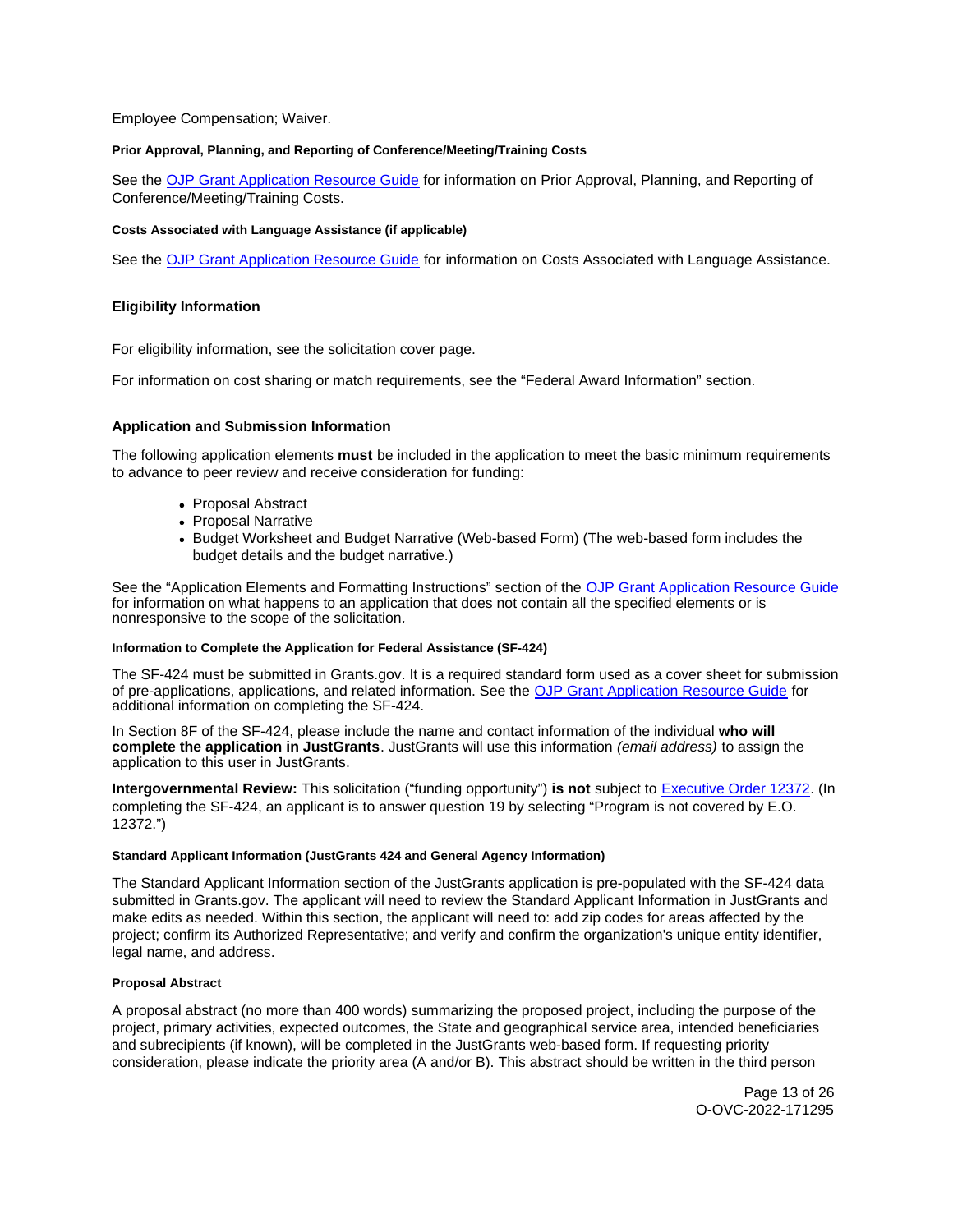<span id="page-13-0"></span>and will be made publicly available on the OJP website if the project is awarded.

#### **Proposal Narrative**

The proposal narrative should be submitted as an attachment in JustGrants. The attached document should be double-spaced, using a standard 12-point font; have no less than 1-inch margins; and should not exceed 20 pages. Pages should be numbered and submitted as an attachment. If the proposal narrative fails to comply with these length restrictions, OVC may consider such noncompliance in peer review and in final award decisions.

The following sections must be included as part of the proposal narrative:

a. Statement of the Problem

This section must—

- 1. identify the nature and scope of the problem that the program will address. Applicants must demonstrate the problem of the criminalization of minor victims of sex trafficking within the targeted geographic area. Applicants should cite the source(s) of this data, which could include local, state, and federal data regarding arrests, prosecutions, and detention and confinement of individuals identified as minor victims of sex trafficking in the proposed geographic area and data from victim service providers or other local stakeholders. Data should come from multiple sources.
- 2. describe previous or current attempts to address the problem; stakeholders who have been engaged; and challenges to successful implementation. Applicants must cite the source(s) for any data referenced.
- 3. describe the communities to be served, including the geographic area, populations in the service area, and any groups that are vulnerable to human trafficking. Applicants should identify any relevant underserved communities in their geographic area using supportive data (e.g., community data, Census data, client data, etc.).
- 4. describe current efforts to address the service needs of trafficking survivors in the geographic area, including programs funded through OVC, the Department of Health and Human Services (HHS), the Office on Violence Against Women, or with Victims of Crime Act (VOCA) state victim assistance funds. Explain how the proposed project is not duplicative and targets identified gaps.

In addition to the above, **Purpose Area 2** applicants should describe their understanding of the problem to be addressed by the training and technical assistance provider, including relevant equity considerations and challenges to reaching underserved communities. Applicants should identify existing quantitative and qualitative data that supports their Statement of the Problem.

#### b. Project Design and Implementation

The application must provide a clear link between the proposed activities and the need identified in the "Statement of the Problem" section above. This section must—

- 1. clearly state the goals and objectives of this project. Goals and objectives must align with those stated in the Goals, Objectives, Deliverables section of this solicitation.
- 2. provide a detailed description of the proposed activities necessary to implement this project and meet the stated goals and objectives.
- 3. identify which underserved communities, if any, will be targeted through the proposed project.
- 4. identify specific activities and services that will be provided with grant funds (see Appendix A) and describe how and where the activities/services will be provided. All activities and services proposed should be clearly linked to the goal of ending the criminalization of minor victims of sex trafficking.
- 5. include a timeline that identifies a timeframe for all the tasks and activities to be completed.
- 6. link project activities to the requirements of this solicitation and justify the logic of the proposed approach.
- 7. list the multisector project partners roles and responsibilities, and what they will contribute to make the project activities effective and sustainable.
- 8. describe how the applicant plans to ensure project activities are trauma informed, victim centered, and developmentally appropriate and protect the safety and confidentiality needs of victims.
- 9. describe how the applicant will meet the individualized service needs of victims and support victiminformed decisions and shared decision making within the delivery of services.
- 10. describe how the applicant will coordinate with other OVC and federally and state-funded antitrafficking programs to meet the comprehensive needs of trafficking victims.

Page 14 of 26 O-OVC-2022-171295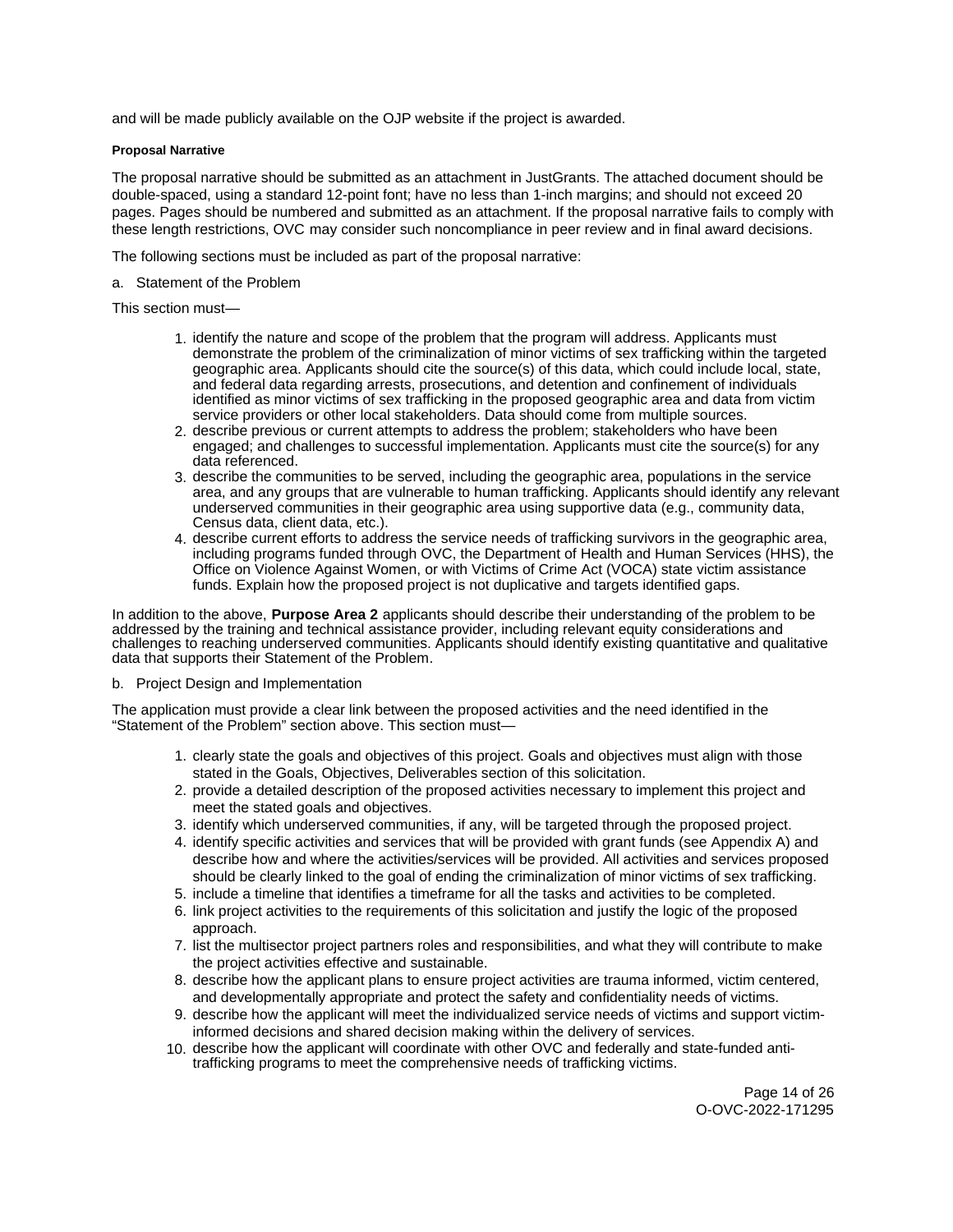If the applicant is seeking priority consideration for Priority A, it should address in this section how the proposed project(s) will promote racial equity and/or the removal of barriers to access and opportunity, and/or contribute to greater access to services, for communities that have been historically underserved, marginalized, and adversely affected by inequality.

In addition to the above, **Purpose Area 2** applicants should provide a clear link between the proposed activities and the need identified in the "Statement of the Problem" and should describe (if applicable) how their program design, project partnerships, and deliverables/activities will advance equity for targeted audiences and the communities they serve. Additionally, applicants will be required to proactively collaborate with other human trafficking TTA providers to prevent duplication and strengthen the accessibility of resources, to include—

- engaging in regular communication with other OVC-funded TTA providers, including
- participating in regular workgroups and in-person or remote OVC-led TTA provider meetings;
- referring TTA requesters and grantees to other TTA providers, as needed;
- developing and delivering joint TTA, such as webinars, grantee meeting sessions, etc.; and
- working collaboratively with other OVC-funded TTA providers, as required by OVC.

#### c. Capabilities and Competencies

This section must—

- 1. demonstrate the institutional experience and expertise (or have submitted formal agreements with partners with experience and expertise with the application) to effectively implement the requirements of this solicitation.
- 2. identify the key individuals and organizations involved in the proposed project.
- 3. demonstrate that the individuals and organizations identified have the capacity to address the stated need, including the experience and expertise necessary to address the criminalization of minor victims of sex trafficking; provide services to minor sex trafficking victims; and successfully implement the proposed project objectives. For Purpose Area 2, the applicant must demonstrate the experience and expertise to provide high quality training and technical assistance on the criminalization of minor victims of sex trafficking.
- 4. describe specific roles and responsibilities of all project partners and key staff.
- 5. demonstrate that project staff have appropriate training and experience to implement project activities as described in the proposal, including the knowledge and expertise necessary to implement culturally responsive projects with the identified underserved communities, and document staffing plans and position descriptions for staff to be hired.
- 6. clearly describe who will implement activities as described in the Project Design and Implementation section.
- 7. describe their experience managing federal grants for similar projects/populations and document their administrative and financial capacity to manage federal grants. If the applicant has other grants for providing services to victims of human trafficking, the applicant must describe the scope of each of these grants and how activities and data collection on these projects will be tracked separately to avoid duplication.

If the applicant is seeking priority consideration under Priority B, it should describe within this section how being a culturally specific organization (or funding a culturally specific subrecipient organization at a minimum of 30% of the project budget) will enhance its ability to implement the proposed project(s) and should also specify which culturally specific populations are intended or expected to be served or have their needs addressed under the proposed project(s).

In addition to the above, **Purpose Area 2** applicants should demonstrate that the applicant, consultants, and/or partner organizations identified in the proposal have the capacity and experience to implement project activities, including (if applicable) the expertise necessary to deliver culturally responsive TTA to the targeted audience and to address identified challenges related to equity and underserved communities.

d. Plan for Collecting the Data Required for this Solicitation's Performance Measures

This section must include the following information:

- 1. A plan for collecting all the performance measures data required by this solicitation.
- 2. A description of the qualifications of key staff who will be responsible for collecting data and reporting performance measures in JustGrants.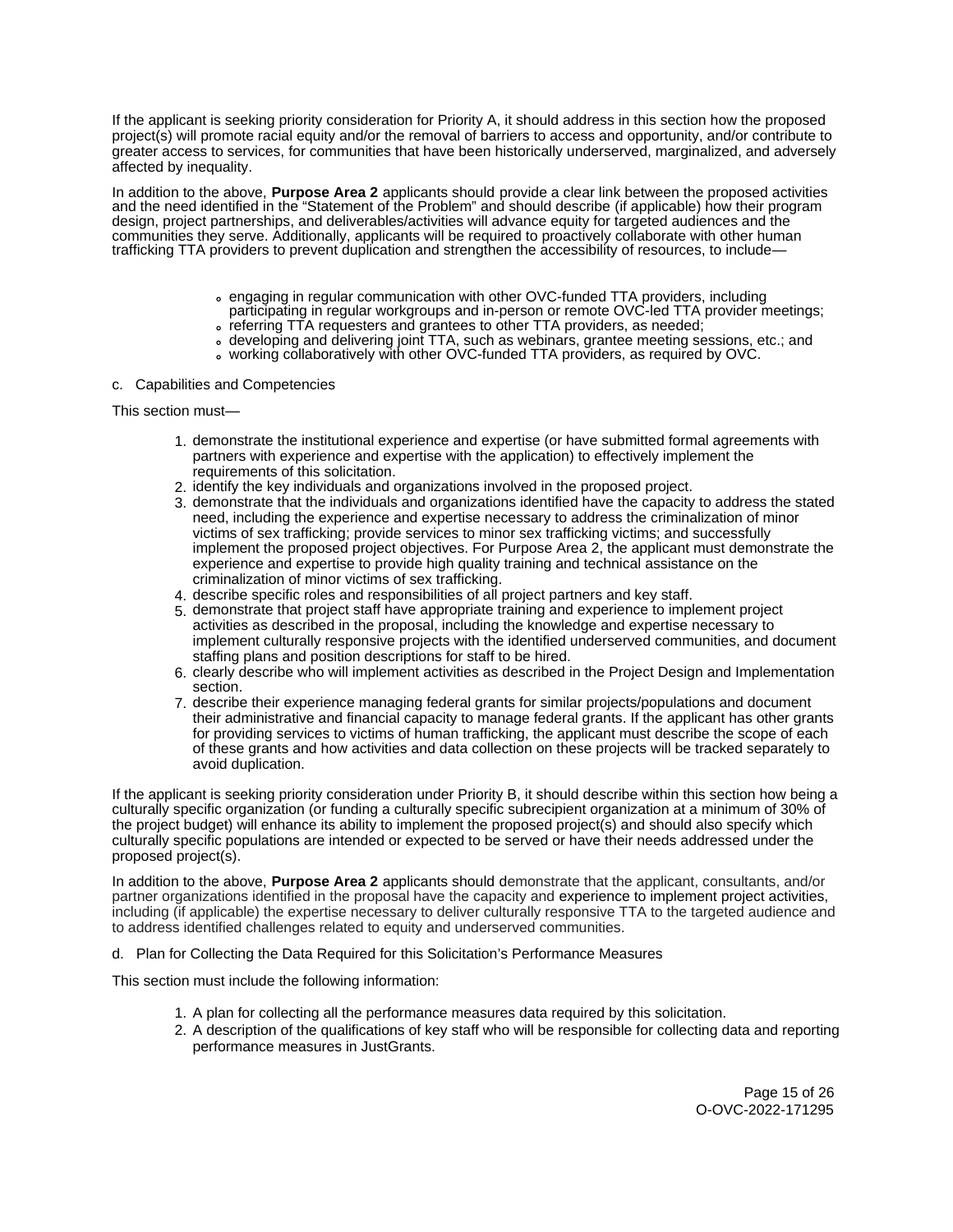<span id="page-15-0"></span>Note: Applicants are **not** required to submit performance data with the application. Rather, performance measure information is included as an alert that successful applicants will be required to submit performance data as part of each award's reporting requirements.

OJP will require each successful applicant to submit regular performance data that show the completed work's results. The performance data directly relate to the goals, objectives, and deliverables identified in the "Goals, Objectives, and Deliverables" discussion. Applicants can visit OJP's performance measurement page at [www.ojp.gov/performance](https://www.ojp.gov/performance) for an overview of performance measurement activities at OJP.

To determine performance measure requirements for this solicitation, use the "Human Trafficking Performance Measures Map with Question Sets by Solicitation" document at [https://ovc.ojp.gov/funding/performance](https://ovc.ojp.gov/funding/performance-measures/human-trafficking)[measures/human-trafficking.](https://ovc.ojp.gov/funding/performance-measures/human-trafficking) Locate the solicitation title and fiscal year to see assigned performance measure question sets. Examples of the performance measures questionnaires and related question sets, along with other reporting resources, can be found in the drop-down menu for victim service provider, task force, or training and technical assistance grantees.

OVC will require award recipients to submit performance measure data and performance reports in JustGrants. OVC will provide further guidance on the post-award submission process, if selected for award.

# **Note on Project Evaluations**

An applicant that proposes to use award funds through this solicitation to conduct project evaluations must follow the guidance in the "Note on Project Evaluations" section in the [OJP Grant Application Resource Guide.](https://www.ojp.gov/funding/Apply/Resources/Grant-App-Resource-Guide.htm)

#### **Goals, Objectives, Deliverables, and Timeline**

The applicant will submit the program's goals, objectives, deliverables, and timelines in the JustGrants webbased form. See the [OJP Grant Application Resource Guide](https://www.ojp.gov/funding/apply/ojp-grant-application-resource-guide) for additional information.

#### **Budget and Associated Documentation**

#### **Budget Worksheet and Budget Narrative (Web-based Form)**

The applicant will complete the JustGrants web-based budget form. See the [OJP Grant Application Resource](https://ojp.gov/funding/Apply/Resources/Grant-App-Resource-Guide.htm)  [Guide](https://ojp.gov/funding/Apply/Resources/Grant-App-Resource-Guide.htm) for additional information.

Purpose Area 1 successful applicants are expected to participate in a 2-day peer learning collaborative meeting annually throughout the project, which they should include in their budget. Applicants should budget approximately \$2,000 per person (up to 3 people) to attend the meetings and record this as part of the travel line item in the budget. The Office of the Chief Financial Officer requires cost calculations for all line items in your budget, including this required travel. The cost breakdown should include airfare, per diem rate, lodging, number of travelers, number of days, etc. (For example, 3 people x airline ticket (\$500) = \$1,500, 3 people x 2 days per diem (\$76/day) = \$456, 2 people x lodging (\$251) x 2 nights = \$1,506.) Use U.S. General Services Administration per diem rates.

The applicant should include a description in the Budget Narrative as to the cash or in-kind match that is included in the project budget.

 based budget form **must be a minimum of 30% of award funding.**  If the applicant is seeking priority consideration under Priority B based on the identification of at least one proposed subrecipient as a culturally specific organization, the proposed funding for the subrecipient in the web-

The budget narrative must also describe how the activities that will be funded with the (minimum) 30% of award funding provided to the subrecipient **specifically relate to the priority consideration requested under Priority B** and described in the Capabilities and Competencies section of the application.

**Indirect Cost Rate Agreement (if applicable)** 

Page 16 of 26 O-OVC-2022-171295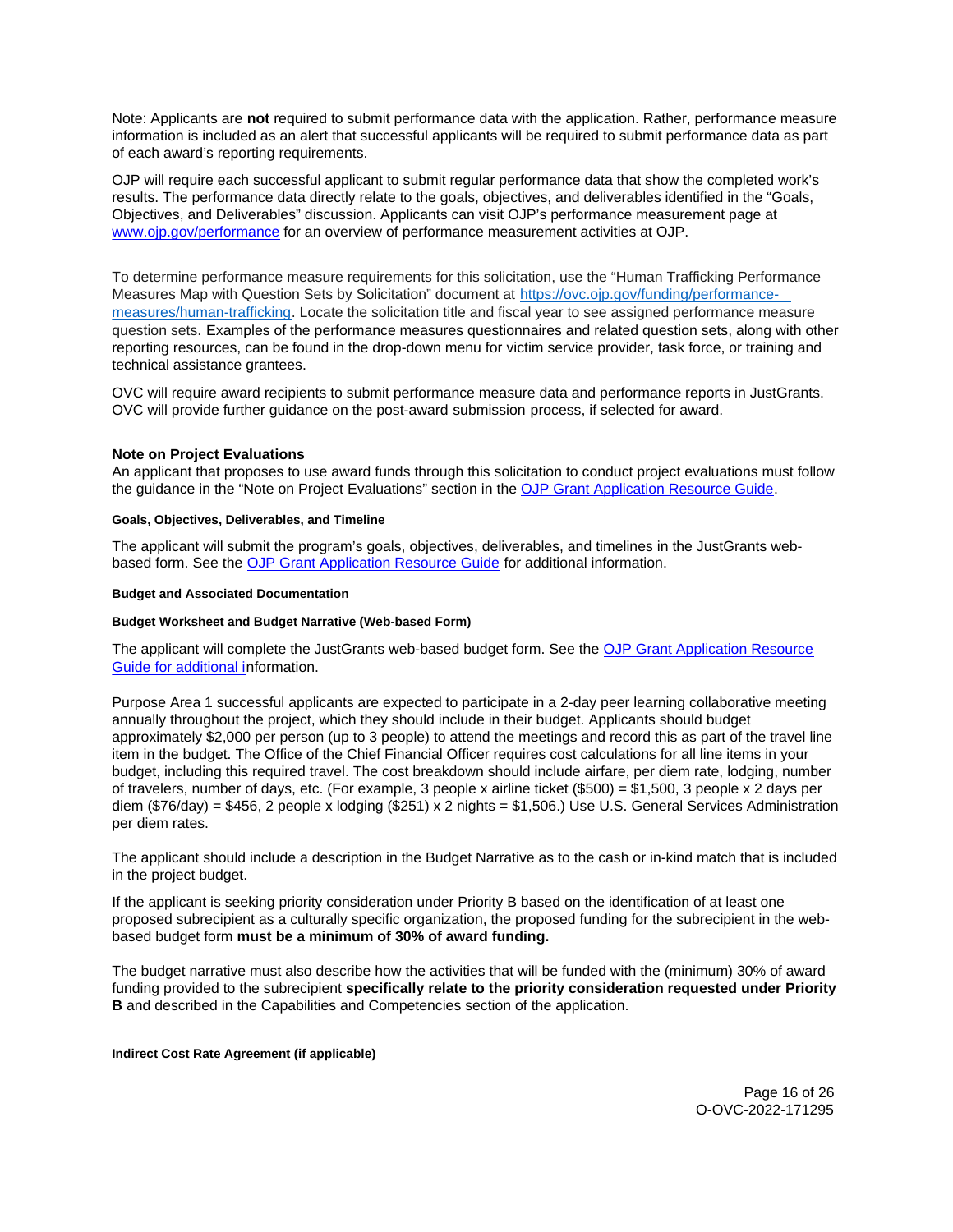<span id="page-16-0"></span>The applicant will submit its indirect cost rate agreement by uploading it as an attachment in JustGrants. See the [OJP Grant Application Resource Guide](https://www.ojp.gov/funding/apply/ojp-grant-application-resource-guide#indirect-cost) for additional information.

#### **Financial Management Questionnaire (including applicant disclosure of high-risk status)**

The applicant will download the questionnaire, complete it, and submit it by uploading it as an attachment in JustGrants. See the [OJP Grant Application Resource Guide](https://www.ojp.gov/funding/apply/ojp-grant-application-resource-guide#fm-internal-controls-questionnaire) for the link to the questionnaire and additional information.

#### **Disclosure of Process Related to Executive Compensation**

If applicable, the applicant will submit a description of the process used to determine executive compensation by uploading the document as an attachment in JustGrants. See the "Application Attachments" section of the [OJP](https://www.ojp.gov/funding/apply/ojp-grant-application-resource-guide#disclosure-process-executive)  [Grant Application Resource Guide](https://www.ojp.gov/funding/apply/ojp-grant-application-resource-guide#disclosure-process-executive) for information.

#### **Memoranda of Understanding (MOUs) and Other Supportive Documents**

For services/activities provided by project partners, the applicant must name the project partner in the Proposal Narrative, and include, as an attachment to the application, a subcontract/subgrant, Letter of Intent, or MOU describing the commitment from that organization to perform a specific service/activity, and a description of the cost (if applicable). If services/activities are to be provided as in-kind match, pro bono, or at no cost to the grant, this must be clearly stated in the MOU, Letter of Intent, or subcontract/subgrant. MOUs, Letters of Intent, and subcontracts/subgrants must include the following: (1) names of the organizations involved in the agreement; (2) scope of the service(s) and other work to be performed under the agreement; (3) duration of the agreement; (4) estimated cost per victim or cost of actual services provided describing whether it is a fee-for-service, in-kind match, or no cost; (5) whether or not there is a cap on the total amount of the agreement; and (6) whether or not there is a maximum number of victims that may be served under the agreement. If any of the required services above are to be provided pro bono or accessed through other government-subsidized or otherwise funded programs, applicants must describe how services will be provided to victims without the use of grant funds. MOUs and Letters of Intent should be submitted as one separate attachment to the application.

#### **Additional Application Components**

Please attach the additional requested documentation in JustGrants.

#### **Curriculum Vitae or Resumes**

Position descriptions and resumes for key positions should be tailored to the applicant to demonstrate the qualifications of staff involved in the project.

#### **Tribal Authorizing Resolution**

An application in response to this solicitation may require inclusion of tribal authorizing documentation as an attachment. If applicable, the applicant will submit the tribal authorizing documentation by uploading it as an attachment in JustGrants. See the [OJP Grant Application Resource Guide](https://www.ojp.gov/funding/apply/ojp-grant-application-resource-guide#tribal-authorizing-resolution) for information on tribal authorizing resolutions.

#### **Research and Evaluation Independence and Integrity Statement**

If an application proposes research (including research and development) and/or evaluation, the applicant must demonstrate research/evaluation independence and integrity, including appropriate safeguards, before it may receive award funds. The applicant will submit documentation of its research and evaluation independence and integrity by uploading it as an attachment in JustGrants. For additional information, see the [OJP Grant](https://www.ojp.gov/funding/apply/ojp-grant-application-resource-guide#research-evaluation)  **[Application Resource Guide.](https://www.ojp.gov/funding/apply/ojp-grant-application-resource-guide#research-evaluation)** 

# **Training Plan (if applicable)**

Applicants proposing training must submit a training plan that describes the number and type of training events Page 17 of 26 O-OVC-2022-171295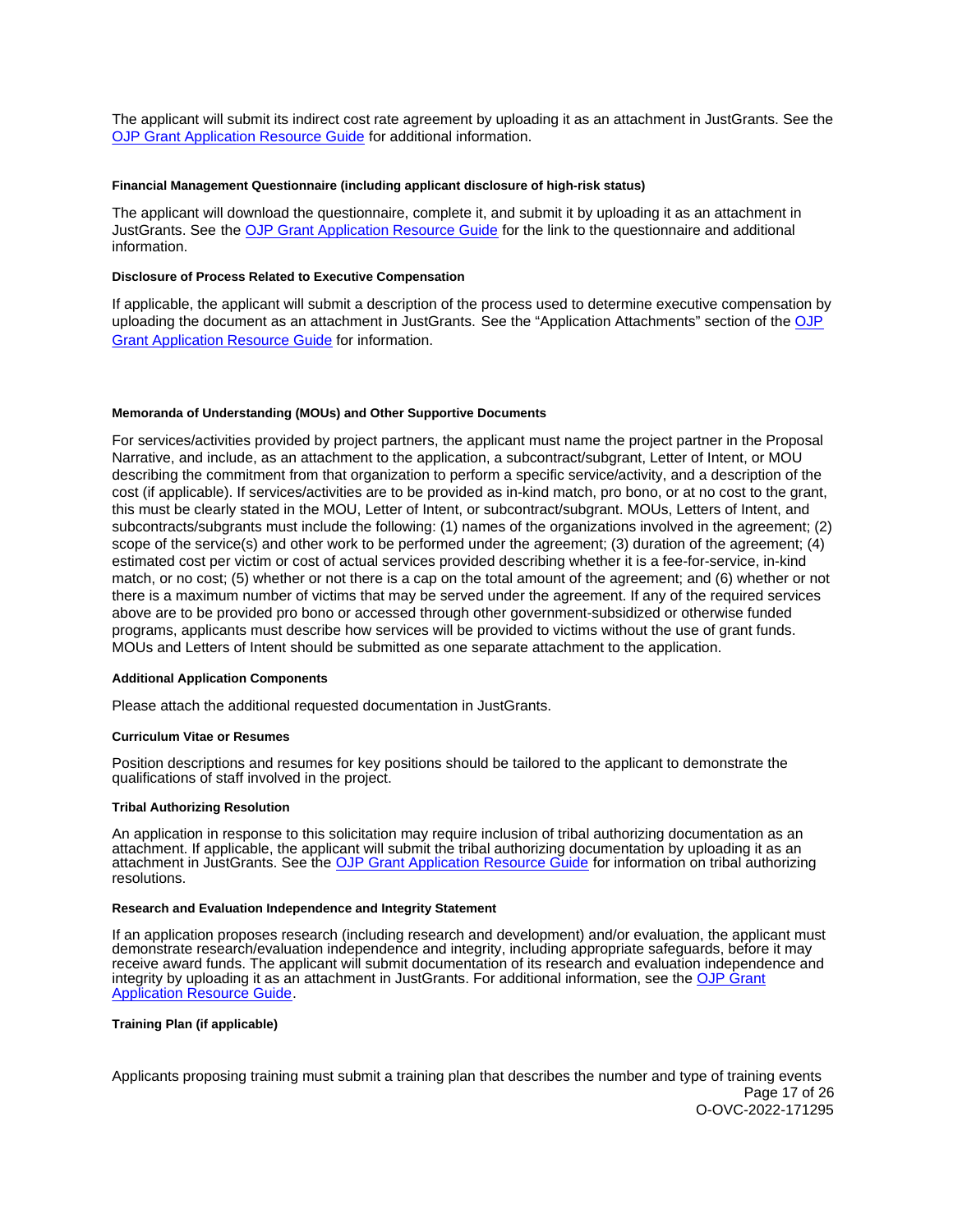<span id="page-17-0"></span>planned to ensure that program partners are prepared to identify, refer, and provide services to human trafficking victims. Applicants should describe how they will leverage existing training, including OVC's foundational online training *[Understanding Human Trafficking](https://www.ovcttac.gov/UnderstandingHumanTrafficking/index.cfm?nm=wbt&ns=ot&nt=ht)*, for staff and partners. Grantees will consult with OVC's training and technical assistance providers, including the OVC Human Trafficking Collective, regarding available content to inform training funded under this solicitation.

#### **Disclosures and Assurances**

The applicant will address the following disclosures and assurances.

#### **Disclosure of Lobbying Activities**

Complete and submit the SF-LLL in [Grants.gov.](https://Grants.gov) See the [OJP Grant Application Resource Guide](https://www.ojp.gov/funding/apply/ojp-grant-application-resource-guide#disclosure-lobby) for additional information.

#### **DOJ Certified Standard Assurances**

Review and accept the DOJ Certified Standard Assurances in JustGrants. See the [OJP Grant Application Resource](https://www.ojp.gov/funding/apply/ojp-grant-application-resource-guide#administrative)  [Guide](https://www.ojp.gov/funding/apply/ojp-grant-application-resource-guide#administrative) for additional information.

#### **Applicant Disclosure of Duplication in Cost Items**

Complete the JustGrants web-based Applicant Disclosure of Duplication in Cost Items form. See the [OJP Grant](https://www.ojp.gov/funding/apply/ojp-grant-application-resource-guide#applicant-disclosure-pending-applications)  [Application Resource Guide](https://www.ojp.gov/funding/apply/ojp-grant-application-resource-guide#applicant-disclosure-pending-applications) for additional information.

#### **DOJ Certifications Regarding Lobbying; Debarment, Suspension and Other Responsibility Matters; and Drug-Free Workplace Requirements**

Review and accept the DOJ Certified Certifications Regarding Lobbying; Debarment, Suspension and Other Responsibility Matters; Drug-Free Workplace Requirements; Law Enforcement and Community Policing in JustGrants. See the [OJP Grant Application Resource Guide](https://www.ojp.gov/funding/apply/ojp-grant-application-resource-guide#administrative) for additional information.

#### **Applicant Disclosure and Justification – DOJ High Risk Grantees (if applicable)**

If applicable, submit the DOJ High Risk Disclosure and Justification as an attachment in JustGrants. A DOJ High Risk Grantee is an award recipient that has received a DOJ High Risk designation based on a documented history of unsatisfactory performance, financial instability, management system or other internal control deficiencies, or noncompliance with award terms and conditions on prior awards, or is otherwise not responsible. See the [OJP Grant Application Resource Guide](https://www.ojp.gov/funding/apply/ojp-grant-application-resource-guide) for additional information.

#### **How to Apply**

Step 1: The applicant must submit the **SF-424** and **SF-LLL** in [Grants.gov](https://Grants.gov) at [https://www.grants.gov/web/grants/register.html.](https://www.grants.gov/web/grants/register.html)

Step 2: The applicant must then submit the **full application,** including attachments, in JustGrants in [JustGrants.usdoj.gov.](https://justicegrants.usdoj.gov/)

For additional information, see the "How to Apply" section in the [OJP Grant Application Resource Guide](https://www.ojp.gov/funding/apply/ojp-grant-application-resource-guide#apply) and the [DOJ Application Submission Checklist.](https://justicegrants.usdoj.gov/sites/g/files/xyckuh296/files/media/document/appln-submission-checklist.pdf)

#### **Submission Dates and Time**

The **SF-424 and the SF-LLL** must be submitted in [Grants.gov](https://Grants.gov) by 11:59 p.m. eastern time on June 16, 2022.

The **full application** must be submitted in JustGrants by 8:59 p.m. eastern time on June 23, 2022.

OJP urges applicants to submit their [Grants.gov](https://Grants.gov) and JustGrants submissions prior to the due dates to allow sufficient time to correct errors and resubmit by the submission deadlines if a rejection notification is received. To be considered timely, the **full application** must be submitted in JustGrants by the JustGrants application deadline.

#### **Experiencing Unforeseen Technical Issues**

Page 18 of 26 O-OVC-2022-171295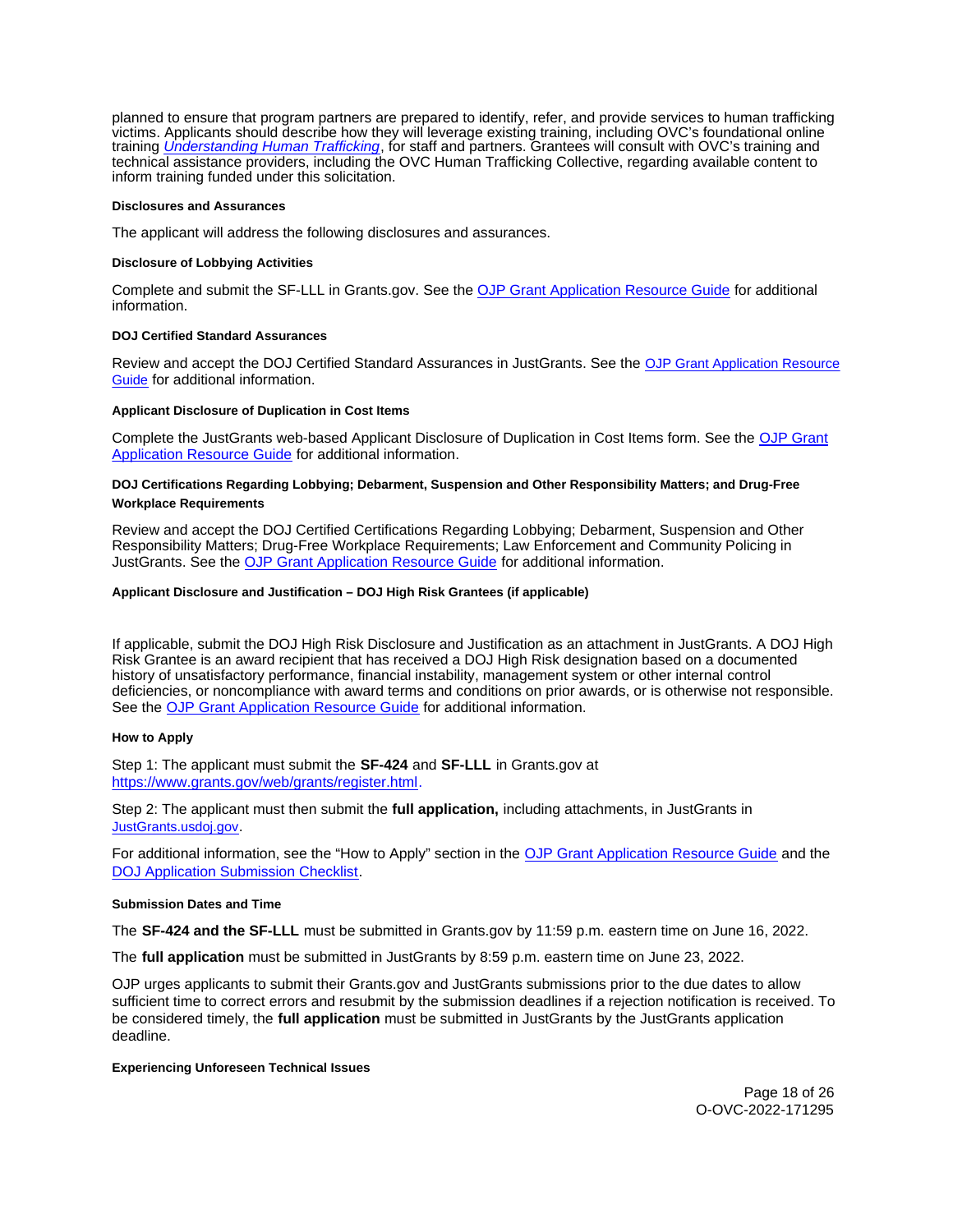<span id="page-18-0"></span>An applicant that experiences unforeseen SAM.gov, [Grants.gov,](https://Grants.gov) or JustGrants technical issues beyond its control that prevent application submission by the deadline, must demonstrate all efforts in requesting technical support in order to submit an application by the deadline. Technical support is available via phone and email to the applicable SAM.gov, [Grants.gov,](https://Grants.gov) or JustGrants support centers or service desks in which an applicant received a ticket number for resolution. If an applicant misses a deadline due to unforeseen technical difficulties, the applicant may request a waiver to submit an application after the deadline. Note: If an applicant does not submit all the required [Grants.gov](https://Grants.gov) forms by the [Grants.gov](https://Grants.gov) deadline, the applicant will not be able to proceed to the JustGrants portion of the application process.

An applicant experiencing technical difficulties with the following systems must contact the associated support desk indicated below to report the technical issue and receive a tracking number:

- [Grants.gov](https://Grants.gov)  contact the [Grants.gov Customer Support Hotline](https://www.grants.gov/web/grants/support.html)
- SAM.gov contact the [SAM Help Desk \(Federal Service Desk\)](https://www.fsd.gov/gsafsd_sp)
- JustGrants contact the JustGrants Support Desk at [JustGrants.Support@usdoj.gov](mailto:JustGrants.Support@usdoj.gov) or 833–872–5175

An applicant requesting a waiver to submit a late application must document their request for technical assistance in an email to the OVC/OJP Response Center at [grants@ncjrs.gov](mailto:grants@ncjrs.gov) **within 24 hours after the application deadline** to request approval to submit its application after the deadline. If an applicant has technical issues with [Grants.gov,](https://Grants.gov) the applicant must contact the OVC/OJP Response Center within 24 hours of the [Grants.gov](https://Grants.gov) deadline to request approval to submit after the deadline. Waiver requests to submit after the submission deadline must:

- Describe the technical difficulties experienced;
- Include a timeline of the applicant's submission efforts (e.g., what date and time did the error occur, what date and time was action taken to resolve the issue and resubmit; and what date and time did support representatives respond)
- Include an attachment(s) of the complete grant application and all required documentation and material; and
- Include the applicant's Unique Entity Identifier (UEI), any applicable SAM.gov tracking number(s), [Grants.gov](https://Grants.gov) Help Desk, and JustGrants Support Desk Ticket Numbers.

OJP will review each request for late submission and required supporting documentation and notify the applicant whether the request has been approved or denied. For more details on the waiver process, OJP encourages applicants to review the "Experiencing Unforeseen Technical Issues" section in the [OJP Grant Application](https://www.ojp.gov/funding/apply/ojp-grant-application-resource-guide#experiencing-unforeseen-technical-issues)  [Resource Guide.](https://www.ojp.gov/funding/apply/ojp-grant-application-resource-guide#experiencing-unforeseen-technical-issues)

# **Application Review Information**

# **Review Criteria**

# **Merit Review Criteria**

Applications that meet the basic minimum requirements will be evaluated by peer reviewers on how the proposed project/program addresses the following criteria:

- 1. Statement of the Problem (20%) evaluate the applicant's understanding of the program/issue to be addressed.
- 2. Project Design and Implementation (35%) evaluate the adequacy of the proposal, including the goals, objectives, timelines, milestones, and deliverables.
- 3. Capabilities and Competencies (25%) evaluate the administrative and technical capacity of the applicant to successfully accomplish the goals and objectives.

Page 19 of 26 O-OVC-2022-171295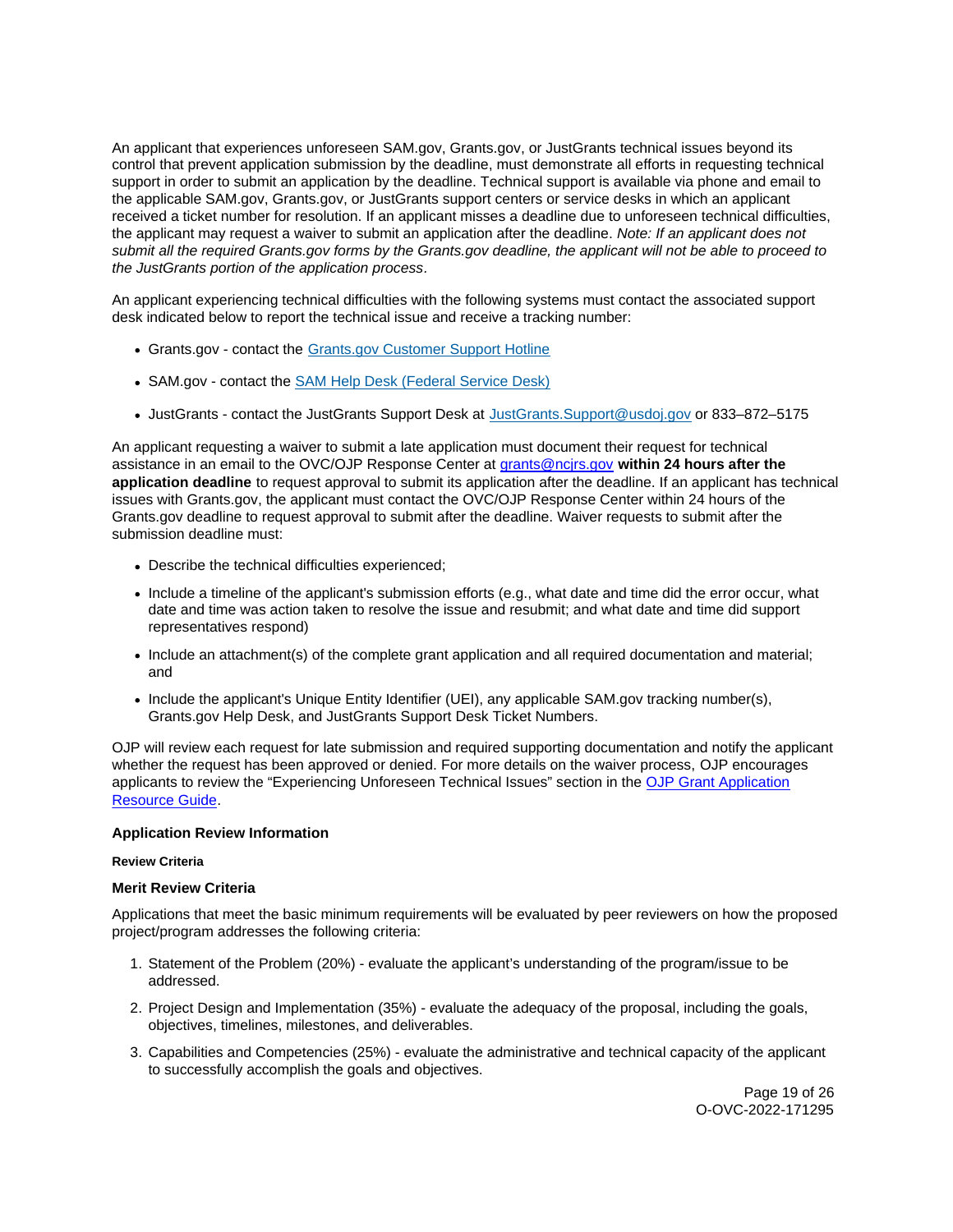- <span id="page-19-0"></span>4. Plan for Collecting the Data Required for this Solicitation's Performance Measures (5%) - evaluate the applicant's understanding of the performance data reporting requirements and the plan for collecting the required data.
- 5. Budget (5%) evaluate for completeness, cost effectiveness, and allowability (e.g., reasonable, allocable, and necessary for project activities).
- 6. Letters of Support, LOIs, and MOUs from other project partners (10%).

#### **Other Review Criteria/Factors**

Other important considerations for OVC include geographic diversity, strategic priorities (specifically including, but not limited to, those priority areas already mentioned), available funding, past performance, and the extent to which the Budget Worksheet and Budget Narrative (web-based form) accurately explain project costs that are reasonable, necessary, and otherwise allowable under federal law and applicable federal cost principles.

#### **Review Process**

Applications submitted under this solicitation that meet the basic minimum requirements will be evaluated for technical merit by a peer review panel(s) in accordance with OJP peer review policy and procedures using the stated review criteria listed above.

OJP screens applications to ensure they meet the basic minimum requirements prior to conducting the peer review. Although specific requirements may vary, the following are common requirements applicable to all OJP solicitations:

- The application must be submitted by an eligible type of applicant.
- The application must request funding within programmatic funding constraints (if applicable).
- The application must be responsive to the scope of the solicitation.
- The application must include all items necessary to meet the basic minimum requirements.

Pursuant to the Part 200 Uniform Requirements, before award decisions are made, OJP also reviews information related to the degree of risk posed by the applicant. Among other things to help assess whether an applicant with one or more prior federal awards has a satisfactory record with respect to performance, integrity, and business ethics, OJP checks whether the applicant is listed in SAM as excluded from receiving a federal award.

In addition, if OJP anticipates that an award will exceed \$250,000 in federal funds, OJP also must review and consider any information about the applicant that appears in the non-public segment of the integrity and performance system accessible through SAM (currently, the Federal Awardee Performance and Integrity Information System, FAPIIS).

**Important note on FAPIIS:** An applicant, may review and comment on any information about itself that currently appears in FAPIIS and was entered by a federal awarding agency. OJP will consider such comments by the applicant, in addition to the other information in FAPIIS, in its assessment of the risk posed by the applicant.

Absent explicit statutory authorization or written delegation of authority to the contrary, all final award decisions will be made by the Assistant Attorney General, who may consider not only peer review ratings and OVC recommendations, but also other factors as indicated in this section.

#### **Federal Award Administration Information**

#### **Federal Award Notices**

See the [OJP Grant Application Resource Guide](https://www.ojp.gov/funding/apply/ojp-grant-application-resource-guide#federal-award-notices) for information on award notifications and instructions.

#### **Administrative, National Policy, and Other Legal Requirements**

If selected for funding, in addition to implementing the funded project consistent with the OJP-approved application, the recipient must comply with all award conditions and all applicable requirements of federal statutes and regulations, including the applicable requirements referred to in the assurances and certifications executed in connection with award acceptance. For additional information on these legal requirements, see the "Administrative, National Policy, and Other Legal Requirements" section in the [OJP Grant Application Resource](https://www.ojp.gov/funding/apply/ojp-grant-application-resource-guide#administrative) 

> Page 20 of 26 O-OVC-2022-171295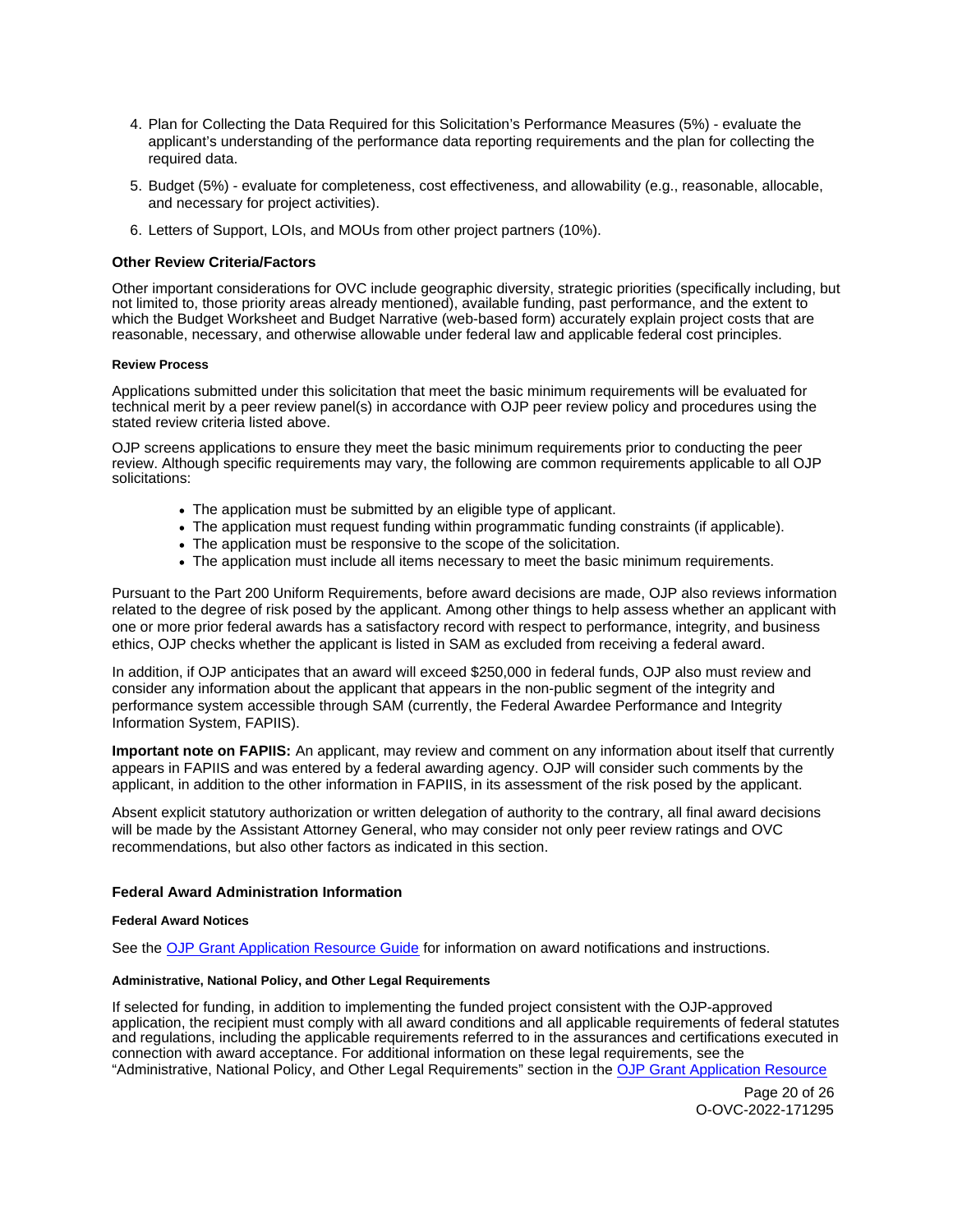#### <span id="page-20-0"></span>[Guide.](https://www.ojp.gov/funding/apply/ojp-grant-application-resource-guide#administrative)

#### **Information Technology (IT) Security Clauses**

An application in response to this solicitation may require inclusion of information related to information technology security. See the [OJP Grant Application Resource Guide](https://www.ojp.gov/funding/apply/ojp-grant-application-resource-guide#information-technology) for information on information technology security.

#### **General Information about Post-Federal Award Reporting Requirements**

In addition to the deliverables described in the "Program Description" section, all award recipients under this solicitation will be required to submit certain reports and data.

Required reports. Award recipients typically must submit quarterly financial reports, semi-annual performance reports, final financial and performance reports, and, if applicable, an annual audit report in accordance with the Part 200 Uniform Requirements or specific award conditions. Future awards and fund drawdowns may be withheld if reports are delinquent. (In appropriate cases, OJP may require additional reports.)

See the [OJP Grant Application Resource Guide](https://www.ojp.gov/funding/Apply/Resources/Grant-App-Resource-Guide.htm) for additional information on specific post-award reporting requirements, including performance measures data.

#### **Federal Awarding Agency Contact(s)**

For OJP contact(s), see the solicitation cover page.

For contact information for [Grants.gov](https://Grants.gov), see the solicitation cover page.

For contact information for JustGrants, see the solicitation cover page.

#### **Other Information**

#### **Freedom of Information and Privacy Act (5 U.S.C. 552 and 5 U.S.C. 552a)**

See the [OJP Grant Application Resource Guide](https://www.ojp.gov/funding/apply/ojp-grant-application-resource-guide#foia) for information on the Freedom of Information and Privacy Act (5 U.S.C. 552 and 5 U.S.C. 552a).

#### **Provide Feedback to OJP**

See the [OJP Grant Application Resource Guide](https://www.ojp.gov/funding/apply/ojp-grant-application-resource-guide#feedback) for information on how to provide feedback to OJP.

#### **Performance Measures**

Award recipients will be required to submit performance measure data and performance reports in JustGrants. OVC will provide further guidance on the post-award submission process, if selected for award.

#### **Appendix A: Types of Victim Services That OVC Funds**

| <b>Type of Service</b> | <b>Service Provision Terms</b> |
|------------------------|--------------------------------|
|------------------------|--------------------------------|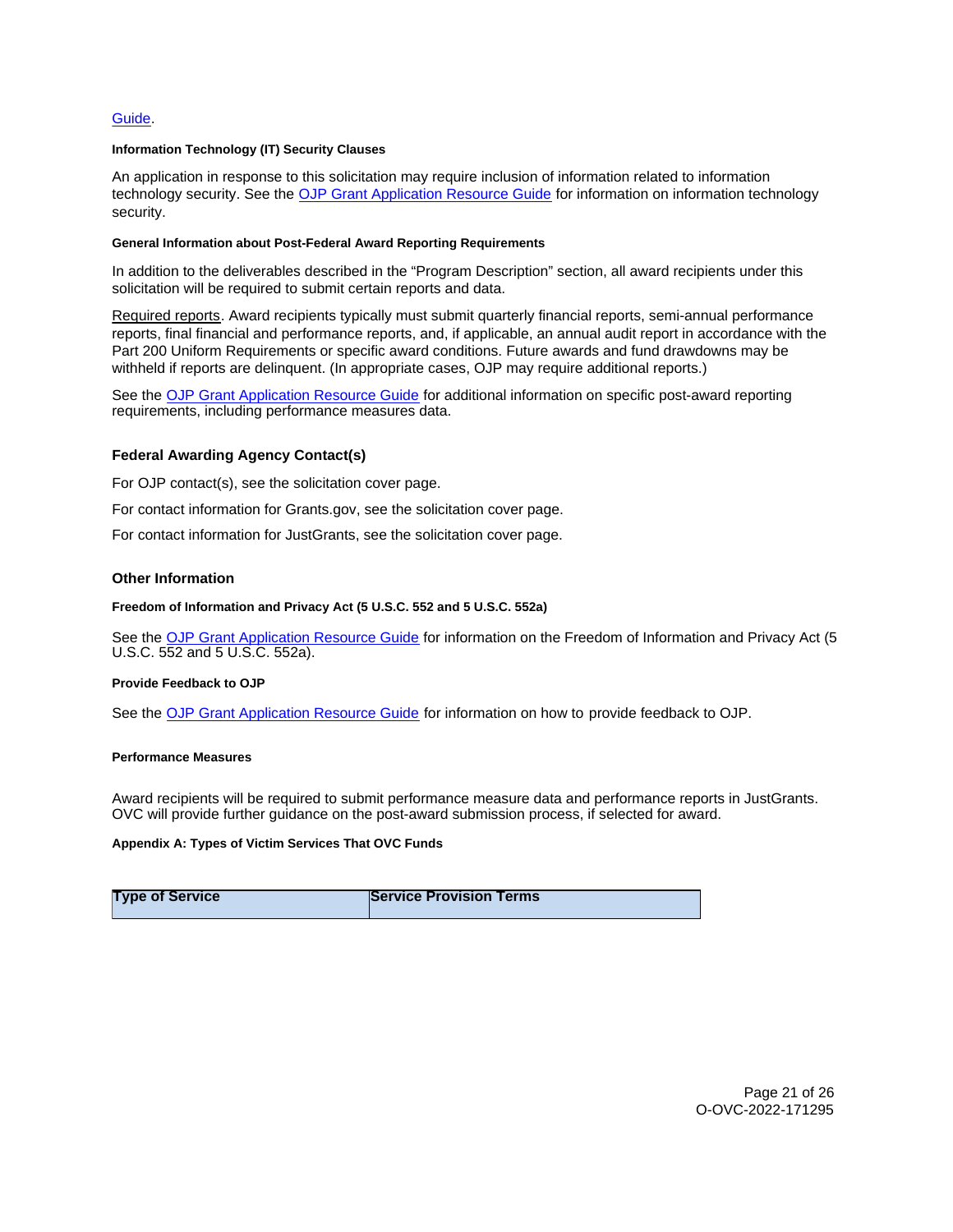| <b>Information and Referral</b>       | Information about the criminal justice process                                                              |
|---------------------------------------|-------------------------------------------------------------------------------------------------------------|
|                                       | Information about victim rights, how to obtain<br>notifications, etc.                                       |
|                                       | Referral to other victim service programs                                                                   |
|                                       | Referral to other services, supports, and<br>resources                                                      |
|                                       | Information about substance abuse treatment<br>and support                                                  |
|                                       | Referral to substance abuse treatment and<br>support                                                        |
| Personal Advocacy/Accompaniment       | Victim advocacy/accompaniment to<br>emergency medical care or forensic exam                                 |
|                                       | Law enforcement interview<br>advocacy/accompaniment                                                         |
|                                       | Individual advocacy (e.g., assistance in<br>applying for public benefits or other low-cost<br>alternatives) |
|                                       | Performance of medical or nonmedical<br>forensic exam or interview, or medical<br>evidence collection       |
|                                       | Advocacy for immigration assistance                                                                         |
|                                       | Intervention with employer, creditor, landlord,<br>or academic institution                                  |
|                                       | Child or dependent care assistance                                                                          |
|                                       | Transportation assistance                                                                                   |
|                                       | Interpreter services                                                                                        |
|                                       | Family reunification                                                                                        |
| Emotional support, Safety, and Health | Crisis Intervention                                                                                         |
| Services                              | ■ Hotline/Crisis line counseling                                                                            |
|                                       | On-scene crisis response                                                                                    |
|                                       | Individual therapy/mental health services                                                                   |
|                                       | ■ Support groups                                                                                            |
|                                       | Other therapy (e.g., traditional, cultural, or<br>alternative healing)                                      |
|                                       | Emergency financial assistance                                                                              |
|                                       | Provision of emergency medical care                                                                         |
|                                       | Provision of long-term, non-therapeutic<br>medical care                                                     |
|                                       | Substance abuse services                                                                                    |
|                                       | Protection/Safety planning                                                                                  |
|                                       | Case management                                                                                             |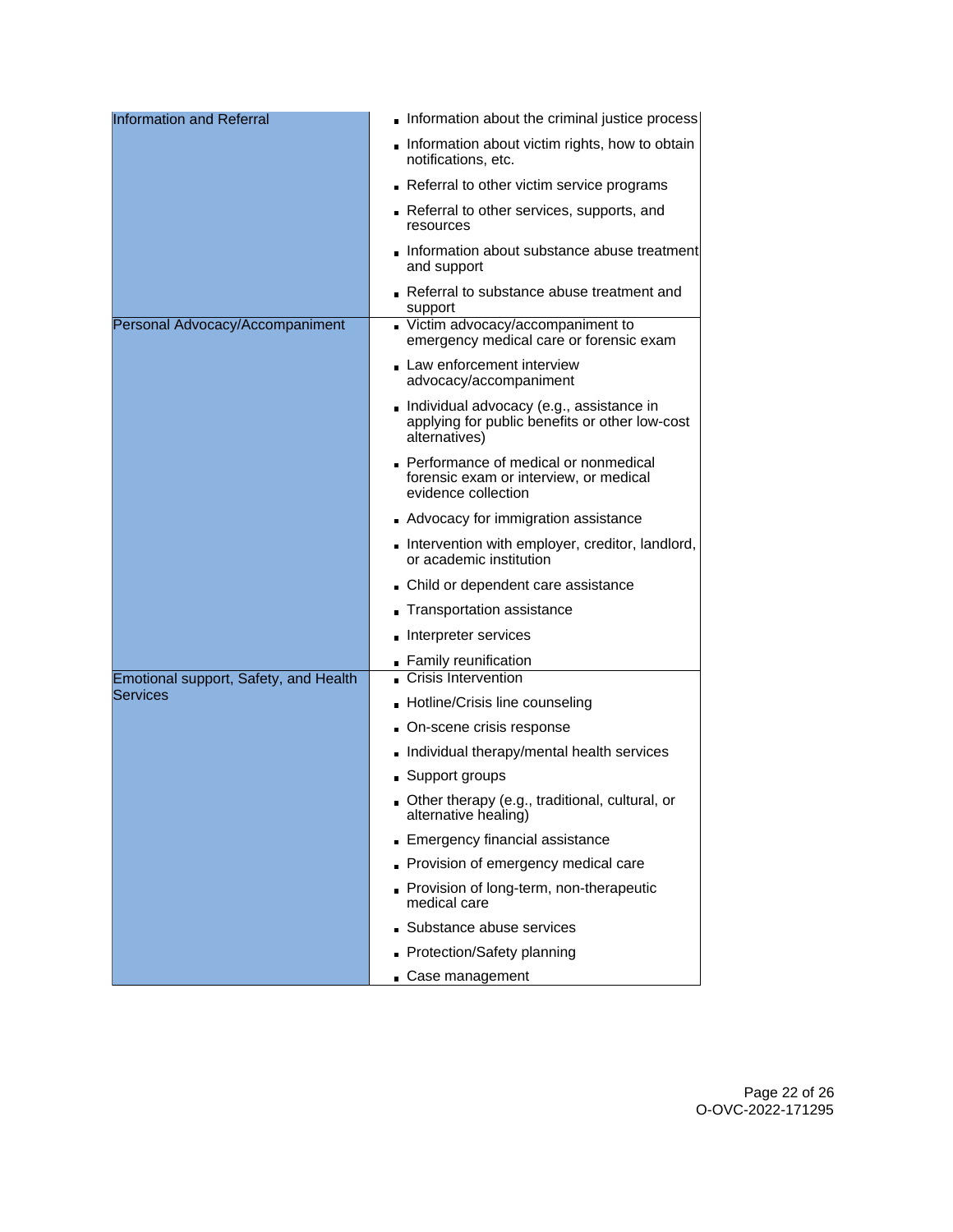<span id="page-22-0"></span>

| <b>Shelter/Housing Services</b>  | Emergency shelter or placement                                     |
|----------------------------------|--------------------------------------------------------------------|
|                                  | <b>Transitional housing</b>                                        |
|                                  | Relocation assistance                                              |
|                                  | Rapid rehousing                                                    |
|                                  | Rental assistance                                                  |
|                                  | Host homes                                                         |
|                                  | Other shelter/housing                                              |
| Criminal/Civil Justice System    | Notification of criminal justice events                            |
| Assistance                       | Victim impact statement assistance                                 |
|                                  | Assistance with restitution                                        |
|                                  | Civil legal assistance                                             |
|                                  | Legal support with immigration assistance                          |
|                                  | Law enforcement or Prosecution interview<br>advocacy/accompaniment |
|                                  | Repatriation                                                       |
|                                  | <b>Public benefits law</b>                                         |
|                                  | Criminal record relief                                             |
|                                  | Victim's rights representation                                     |
| Education/Employment/Life skills | <b>Education</b>                                                   |
|                                  | Job/Vocational training                                            |
|                                  | Job readiness/employment services                                  |
|                                  | Skill building (e.g., life skills)                                 |
|                                  | Supported employment                                               |

# **Appendix B: Citations**

- 1. OJJDP Statistical Briefing Book. Estimated number of arrests by offense and race, 2019. Released November 16, 2020. [https://www.ojjdp.gov/ojstatbb/crime/ucr.asp?table\\_in=2.](https://www.ojjdp.gov/ojstatbb/crime/ucr.asp?table_in=2)
- 2. Myatt, Matthew. The "Victim-Perpetrator" Dilemma: The Role of State Safe Harbor Laws in Creating a Presumption of Coercion for Human Trafficking Victims, 25 Wm. & Mary J. Women & L. 555 (2019), [https://scholarship.law.wm.edu/wmjowl/vol25/iss3/4.](https://scholarship.law.wm.edu/wmjowl/vol25/iss3/4)
- 3. Dank, Meredith; Yu, Lilly; Yahner, Jennifer; Pelletier, Elizabeth; Mora, Mitchyll; & Conner, Brendan. (September 2015). Locked In: Interactions With the Criminal Justice and Child Welfare Systems for LGBTQ Youth, YMSM and YWSW Who Engage in Survival Sex. Washington, DC: Urban Institute. [https://www.urban.org/sites/default/files/publication/71446/2000424-Locked-In-Interactions-with-the-](https://www.urban.org/sites/default/files/publication/71446/2000424-Locked-In-Interactions-with-the-Criminal-Justice-and-Child-Welfare-Systems-for-LGBTQ-Youth-YMSM-and-YWSW-Who-Engage-in-Survival-Sex.pdf)[Criminal-Justice-and-Child-Welfare-Systems-for-LGBTQ-Youth-YMSM-and-YWSW-Who-Engage-in-](https://www.urban.org/sites/default/files/publication/71446/2000424-Locked-In-Interactions-with-the-Criminal-Justice-and-Child-Welfare-Systems-for-LGBTQ-Youth-YMSM-and-YWSW-Who-Engage-in-Survival-Sex.pdf)[Survival-Sex.pdf.](https://www.urban.org/sites/default/files/publication/71446/2000424-Locked-In-Interactions-with-the-Criminal-Justice-and-Child-Welfare-Systems-for-LGBTQ-Youth-YMSM-and-YWSW-Who-Engage-in-Survival-Sex.pdf)
- 4. Barnert, Elizabeth S.; Abrams, Susan; Azzi, Veronica F.; Ryan, Geri; .Brook, Robert; & Chung, Paul J. (January 2016). Child Abuse & Neglect, Volume 51, 249–262. [https://www.sciencedirect.com/science/article/abs/pii/S0145213415003609?via%3Dihub.](https://www.sciencedirect.com/science/article/abs/pii/S0145213415003609?via%3Dihub)
- 5. Ryan, J.P.; Williams, A.B.; & Courtney, M.E. Adolescent Neglect, Juvenile Delinquency and the Risk of Recidivism. Journal of Youth and Adolescence, 42(3), 454–465 (2013). [https://doi.org/10.1007/s10964-013-9906-8.](https://doi.org/10.1007/s10964-013-9906-8)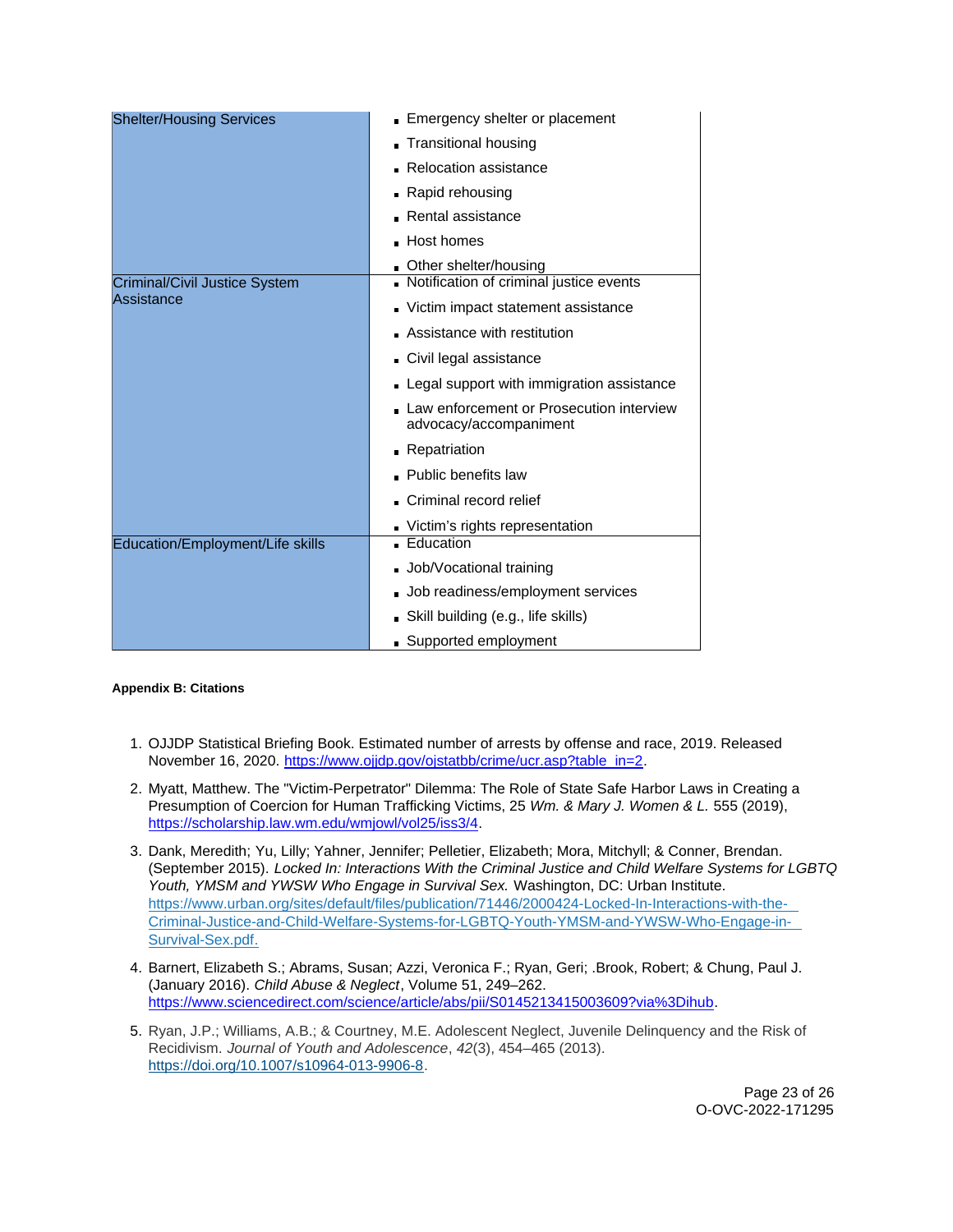#### <span id="page-23-0"></span>**Application Checklist**

#### **OVC FY 2022 Field-Generated Strategies to Address the Criminalization of Minor Victims of Sex Trafficking**

This application checklist has been created as an aid in developing an application. The [DOJ Application](https://justicegrants.usdoj.gov/sites/g/files/xyckuh296/files/media/document/appln-submission-checklist.pdf)  [Submission Checklist](https://justicegrants.usdoj.gov/sites/g/files/xyckuh296/files/media/document/appln-submission-checklist.pdf) is another resource.

#### **What an Applicant Must Do:**

Prior to registering in [Grants.gov](https://Grants.gov):

Confirm your Entity's [System Award Management \(SAM\)](https://sam.gov/SAM/) Registration Information (see [OJP Grant](https://www.ojp.gov/funding/apply/ojp-grant-application-resource-guide#apply)  [Application Resource Guide\)](https://www.ojp.gov/funding/apply/ojp-grant-application-resource-guide#apply)

To register in [Grants.gov](https://Grants.gov):

- Acquire an Authorized Organization Representative (AOR) and a [Grants.gov](https://Grants.gov) username and password (see [OJP Grant Application Resource Guide\)](https://www.ojp.gov/funding/apply/ojp-grant-application-resource-guide#apply)
- Acquire AOR confirmation from the E-Business Point of Contact (E-Biz POC) (see OJP Grant Application [Resource Guide\)](https://www.ojp.gov/funding/apply/ojp-grant-application-resource-guide#apply)

To find the funding opportunity:

- Search for the funding opportunity in [Grants.gov](https://Grants.gov) using the opportunity number, Assistance Listing, or keyword(s)
- Select the correct Competition ID [insert if applicable]
- Access the funding opportunity and application package (see Step 7 in the [OJP Grant Application Resource](https://www.ojp.gov/funding/apply/ojp-grant-application-resource-guide#apply)  [Guide\)](https://www.ojp.gov/funding/apply/ojp-grant-application-resource-guide#apply)
- Sign up for [Grants.gov](https://Grants.gov) email [notifications](https://www.grants.gov/web/grants/manage-subscriptions.html) (optional) (see [OJP Grant Application Resource Guide\)](https://www.ojp.gov/funding/apply/ojp-grant-application-resource-guide#apply)
- Read Important Notice: Applying for Grants in Grants.gov
- Read OJP policy and guidance on conference approval, planning, and reporting available at [ojp.gov/funding/financialguidedoj/iii-postaward-requirements#6g3y8](https://www.ojp.gov/funding/financialguidedoj/iii-postaward-requirements#6g3y8) (see [OJP Grant Application Resource](https://www.ojp.gov/funding/apply/ojp-grant-application-resource-guide#prior-approval)  [Guide\)](https://www.ojp.gov/funding/apply/ojp-grant-application-resource-guide#prior-approval)

#### **Overview of Post-Award Legal Requirements:**

Review the ["Overview of Legal Requirements Generally Applicable to OJP Grants and Cooperative](https://www.ojp.gov/funding/explore/legal-overview-awards)  [Agreements - FY 2022 Awards"](https://www.ojp.gov/funding/explore/legal-overview-awards) in the [OJP Funding Resource Center.](https://www.ojp.gov/funding/explore/legal-overview-awards)

#### **Review Scope Requirement:**

- The federal amount requested is within the allowable limits:
- Under Purpose Area 1: up to \$1,000,000.00
- Under Purpose Area 2: up to \$1,000,000.00

# **Review Eligibility Requirement:**

- The following entities are eligible to apply:
	- State governments
	- City or township governments
	- Public and State controlled institutions of higher education
	- County governments
	- Public housing authorities/Indian housing authorities
	- Native American tribal organizations (other than Federally recognized tribal governments)
	- Native American tribal governments (Federally recognized)
	- $\delta$  Nonprofits having a 501(c)(3) status with the IRS, other than institutions of higher education
	- For profit organizations other than small businesses\*
	- Small businesses\*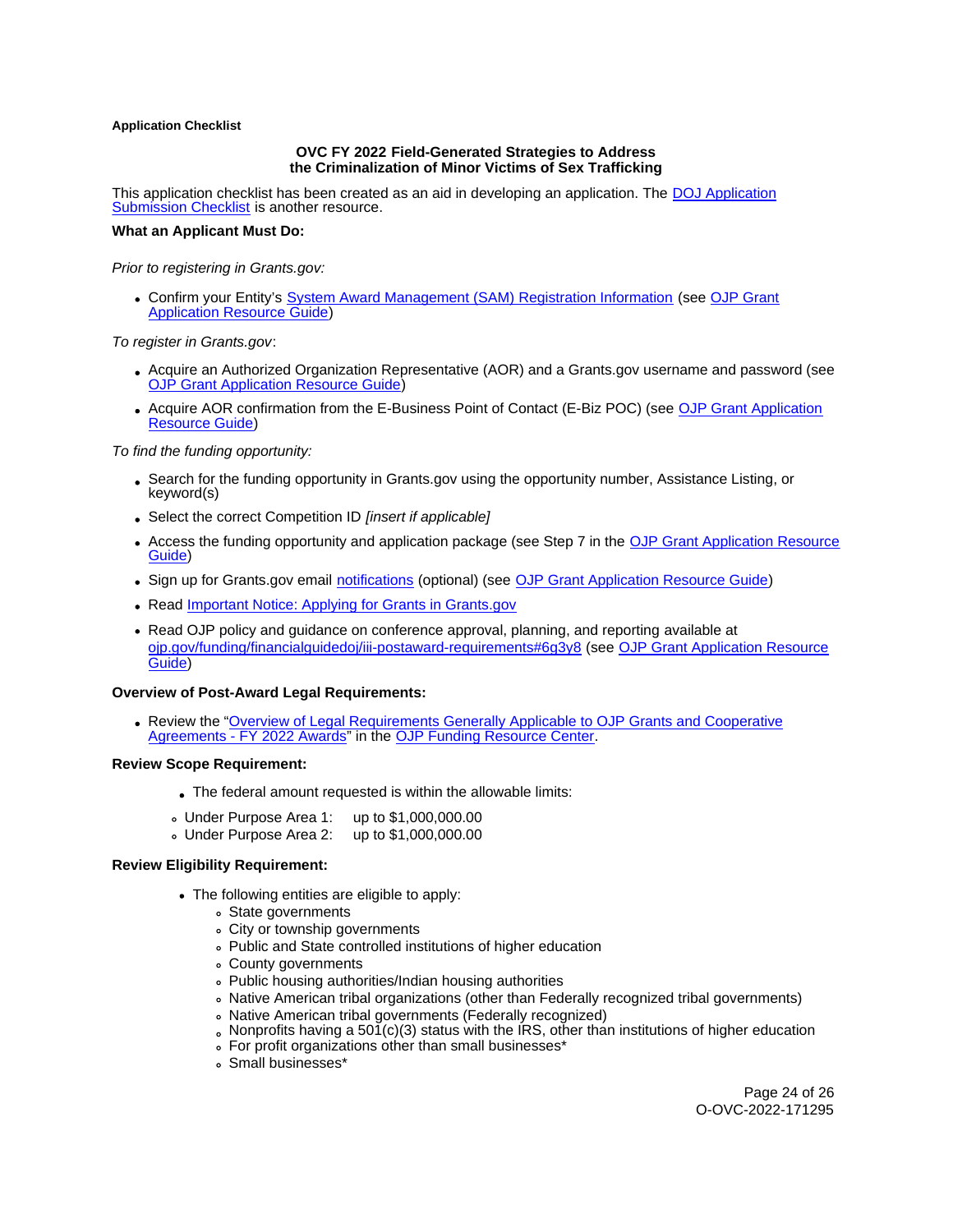\*"For profit organizations other than small businesses" and "small businesses" are eligible to apply **only**  for Purpose Area 2 of this solicitation.

# **Prepare to submit the Application for Federal Assistance standard form (SF)-424 and Disclosure of Lobbying Activities form (SF-LLL)**

- Review Information to complete the Application for Federal Assistance (SF-424) in [Grants.gov](https://Grants.gov)
- Submit Intergovernmental Review
- Complete Standard Applicant Information (SF-424 information from [Grants.gov](https://Grants.gov))
	- Submit the **SF-424** and **SF-LLL** in [Grants.gov](https://Grants.gov)

# After SF-424 and SF-LLL submission in [Grants.gov](https://Grants.gov), receive [Grants.gov](https://Grants.gov) email notifications that:

- Submission has been received in [Grants.gov](https://Grants.gov)
- Submission has either been successfully validated or rejected with errors (see OJP Grant [Application Resource Guide\)](https://ojp.gov/funding/Apply/Resources/Grant-App-Resource-Guide.htm)

If no [Grants.gov](https://Grants.gov) receipt validation, or error notifications are received:

Contact the [Grants.gov](https://Grants.gov) Customer Support Hotline at 800-518–4726, 606–545–5035, [Grants.gov](https://www.grants.gov/web/grants/support.html)  [customer support,](https://www.grants.gov/web/grants/support.html) or [support@grants.gov](mailto:support@grants.gov) regarding technical difficulties (see [OJP Grant Application](https://ojp.gov/funding/Apply/Resources/Grant-App-Resource-Guide.htm)  [Resource Guide\)](https://ojp.gov/funding/Apply/Resources/Grant-App-Resource-Guide.htm)

Receive email notification to complete application in JustGrants

Proceed to complete application in JustGrants

# **Content of Application Submission: Critical Application Elements**

The following items are critical application elements required to pass the basic minimum requirements review. If OJP determines that an application does not include the following elements, it will neither proceed to peer review, nor receive further consideration.

- **Proposal Abstract**
- **Proposal Narrative**
- **Budget Worksheet and Budget Narrative (web-based form)**

# **Budget and Associated Documentation:**

- Indirect Cost Rate Agreement (if applicable) (see [OJP Grant Application Resource Guide\)](https://ojp.gov/funding/Apply/Resources/Grant-App-Resource-Guide.htm)
- Financial Management and System of Internal Controls Questionnaire (see [OJP Grant Application](https://ojp.gov/funding/Apply/Resources/Grant-App-Resource-Guide.htm)  [Resource Guide\)](https://ojp.gov/funding/Apply/Resources/Grant-App-Resource-Guide.htm)
- Disclosure of Process related to Executive Compensation (see OJP Grant Application Resource [Guide\)](https://ojp.gov/funding/Apply/Resources/Grant-App-Resource-Guide.htm)

# **Additional Application Components:**

- Service Partner Memoranda of Understanding (MOUs), Letters of Intent, and Subcontracts/Subgrants
- Training Plan (if applicable)
- Position Descriptions and Resumes
- Tribal Authorizing Resolution (if applicable) (see [OJP Grant Application Resource Guide\)](https://www.ojp.gov/funding/Apply/Resources/Grant-App-Resource-Guide.htm#researchAndEvaluation)
- Research and Evaluation Independence and Integrity (see [OJP Grant Application Resource Guide\)](https://ojp.gov/funding/Apply/Resources/Grant-App-Resource-Guide.htm)
- Request and Justification for Employee Compensation; Waiver (if applicable) (see [OJP Grant](https://ojp.gov/funding/Apply/Resources/Grant-App-Resource-Guide.htm)  [Application Resource Guide\)](https://ojp.gov/funding/Apply/Resources/Grant-App-Resource-Guide.htm)

# **Disclosures and Assurances:**

- [Disclosure of Lobbying Activities \(SF-LLL\)](https://ojp.gov/funding/Apply/Resources/Disclosure.pdf) (see [OJP Grant Application Resource Guide\)](https://ojp.gov/funding/Apply/Resources/Grant-App-Resource-Guide.htm)
- Applicant Disclosure of Duplication in Cost Items (see [OJP Grant Application Resource Guide\)](https://ojp.gov/funding/Apply/Resources/Grant-App-Resource-Guide.htm)